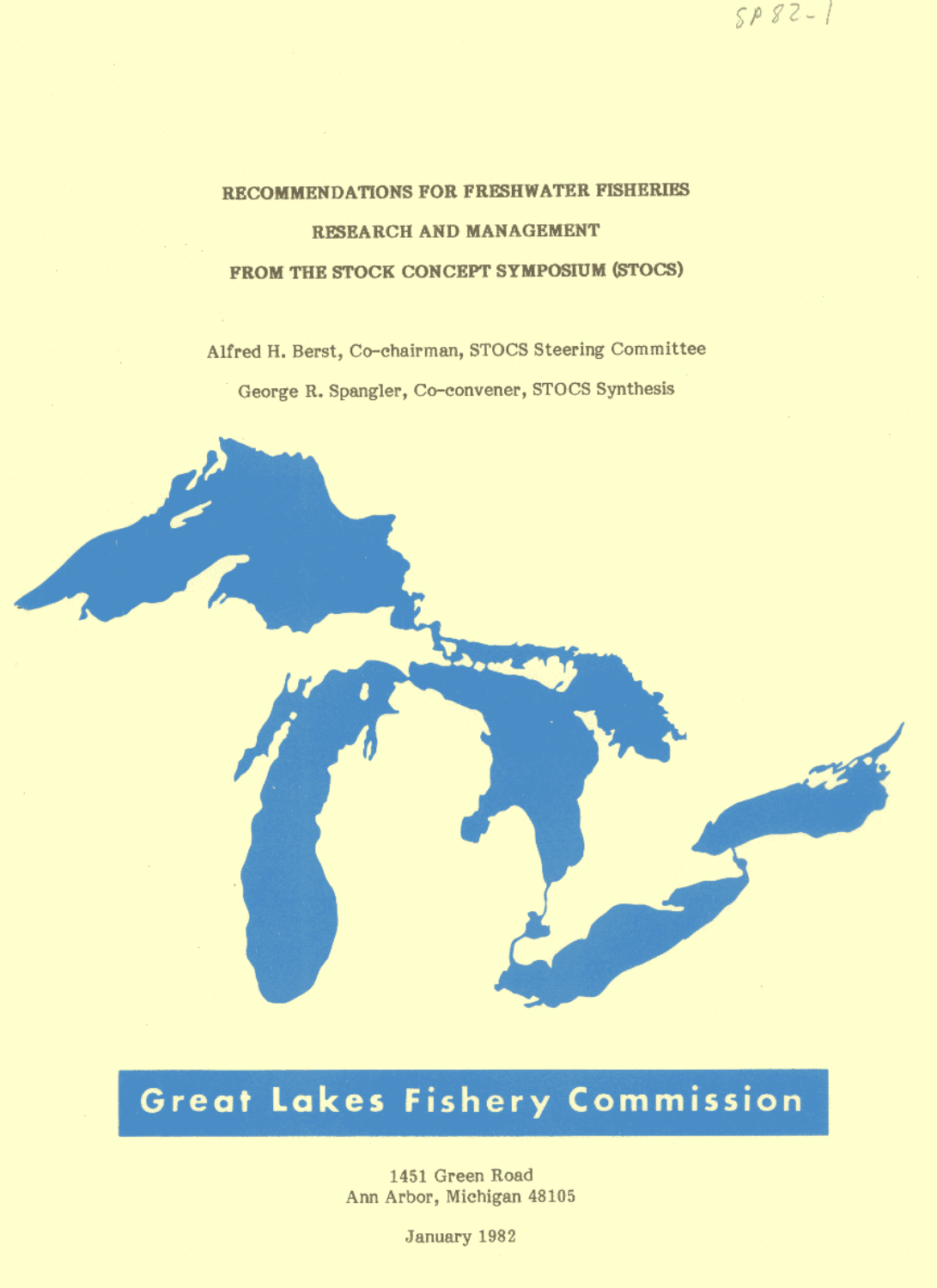The Great Lakes Fishery Commission was established by the Convention on Great Lakes Fisheries between Canada and the United States, which was ratified on October 11, 1955. It was organized in April 1956 and assumed its duties as set forth in the Convention on July 1, 1956. The Commission has two major responsibilities: first, develop coordinated programs of research in the Great Lakes and, on the basis of the findings, recommend measures which will permit the maximum sustained productivity of stocks of fish of common concern; second, formulate and implement a program to eradicate or minimize sea lamprey populations in the Great Lakes.

The Commission is also required to publish or authorize the publication of scientific or other information obtained in the performance of its duties. In fulfillment of this requirement the Commission publishes the Technical Report Series, intended for peer-reviewed scientific literature, and Special Publications, designed primarily for dissemination of reports produced by working committees of the Commission. Technical Reports are most suitable for either interdisciplinary review and synthesis papers of general interest to Great Lakes fisheries researchers, managers, and administrators or more narrowly focused material with special relevance to a single but important aspect of the Commission's program. Special Publications, being working documents, may evolve with the findings of and charges to a particular committee. Sponsorship of Technical Reports or Special Publications does not necessarily imply that the findings or conclusions contained therein are endorsed by the Commission.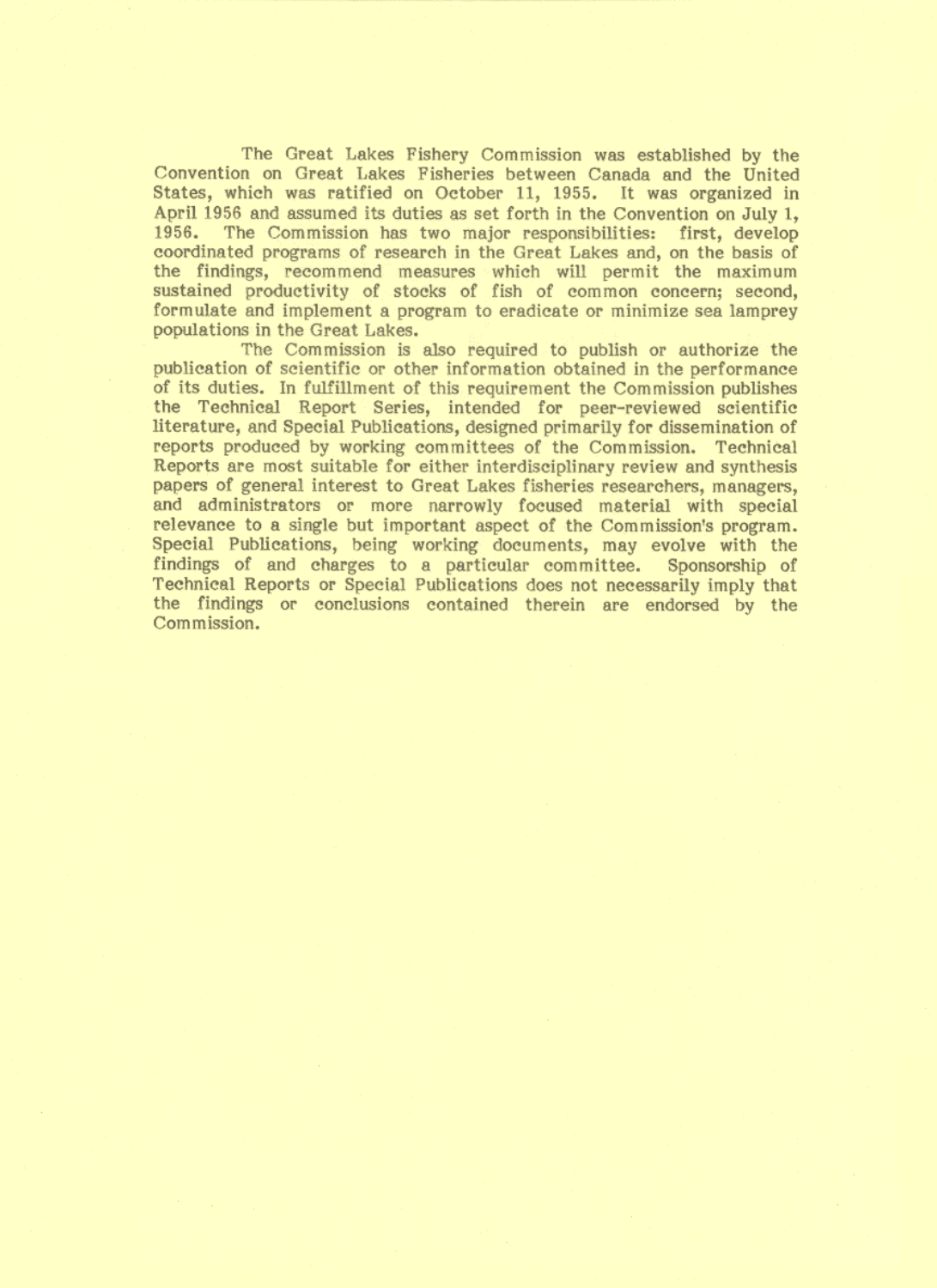## RECOMMENDATIONS FOR FRESHWATER FISHERIES RESEARCH AND MANAGEMENT FROM THE STOCK CONCEPT. SYMPOSIUM (STOCS)

Alfred H. Berst, Co-chairman, STOCS Steering Committee George R. Spangler, Co-convener, STOCS Synthesis



# Great Lakes Fishery Commission

1451 Green Road Ann Arbor, Michigan 48105

January 1982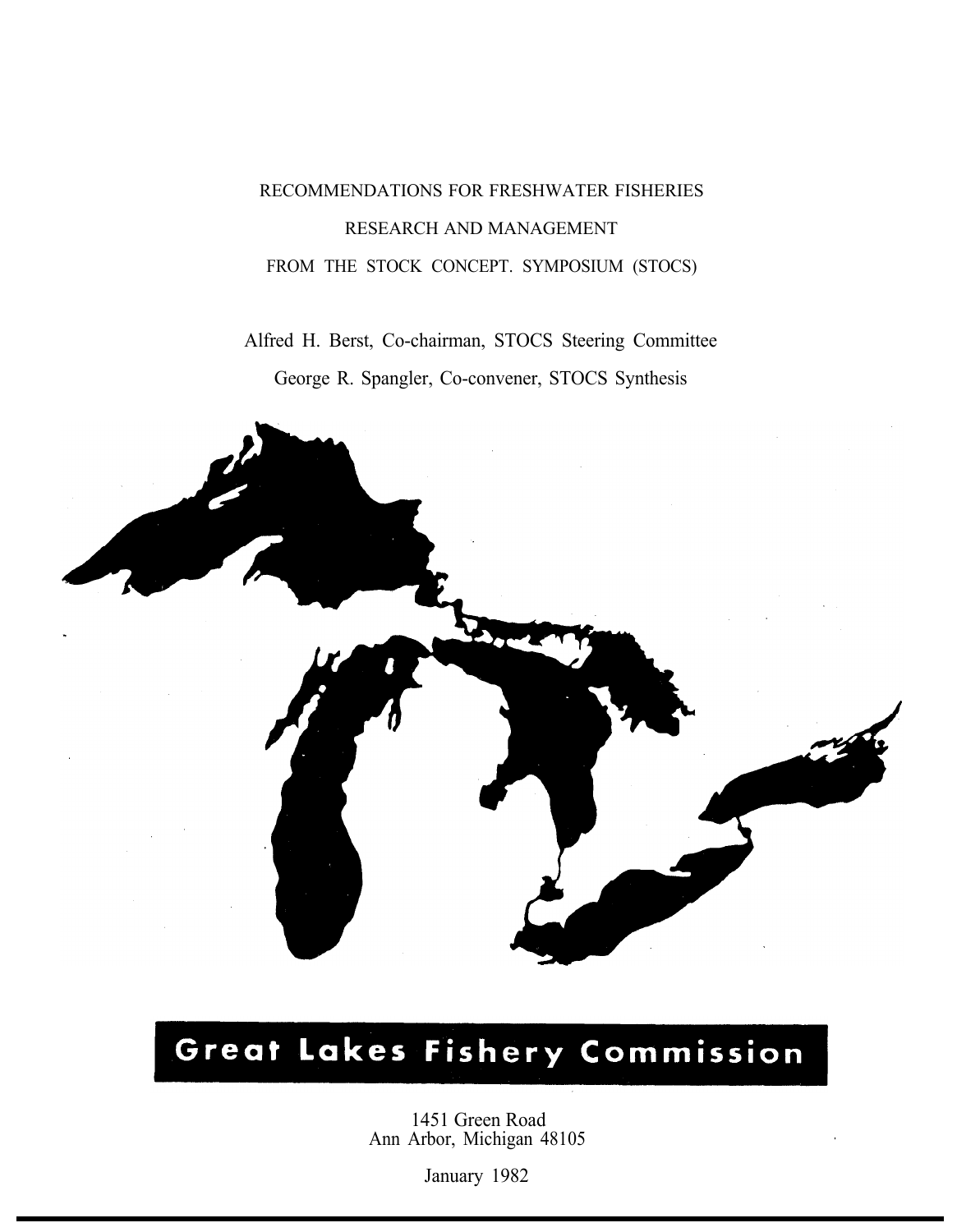## RECOMMENDATIONS FOR FRESHWATER FISHERIES RESEARCH AND MANAGEMENT FROM THE STOCK CONCEPT SYMPOSIUM (STOCS)

Alfred H. Berst,<sup>1</sup> Co-chairman, STOCS Steering Committee

George R. Spangler,<sup>2</sup> Co-convener, STOCS Synthesis

Citation - Berst. A. H. and G. R. Spangler. 1982. Recommendations for freshwater fisheries research and management from the Stock Concept Symposium (STOCS). Great Lakes Fishery Commission, Ann Arbor, MI, mimeo. rep. 82-1:24 pp.

<sup>1</sup> Address: 30 Fashion Roseway, Suite 203E Willowdale, Ontario, Canada M2N 6B4

<sup>2</sup> Address: University of Minnesota Department of Zoology, Fisheries and Wildlife 219 Hodson Hall, 1980 Folwell Avenue St. Paul, Minnesota, USA, 58108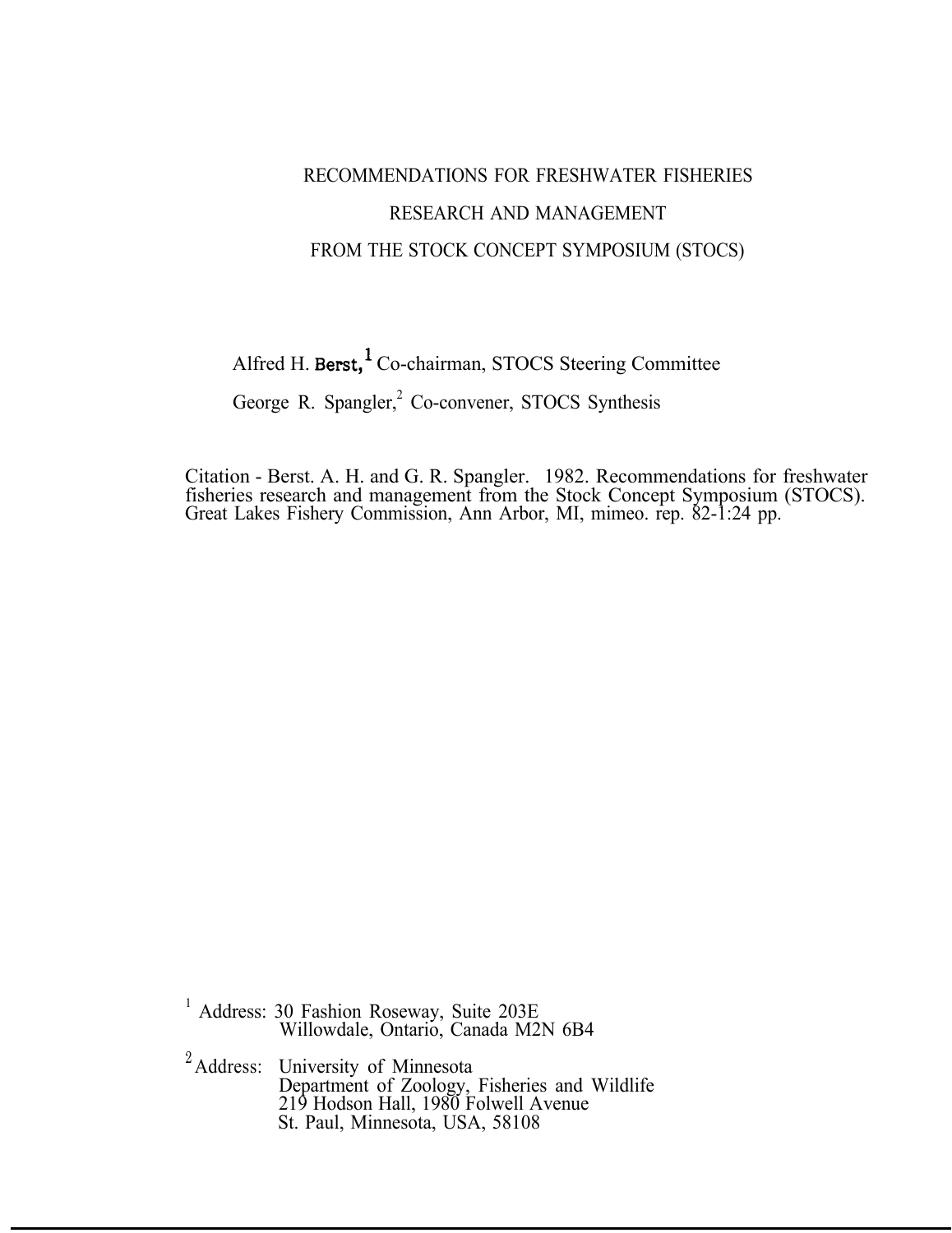#### TABLE OF CONTENTS

|                                                     | $\mathbf{1}$    |
|-----------------------------------------------------|-----------------|
|                                                     | $\overline{3}$  |
|                                                     | $\overline{4}$  |
|                                                     | $\overline{4}$  |
|                                                     | $\overline{4}$  |
|                                                     | 6               |
|                                                     | $\overline{7}$  |
|                                                     | $7\phantom{.0}$ |
| Commercial and Sport Fisheries Management.          | 11              |
| Communication and Application of the Stock Concept. | 12              |
|                                                     | 13              |
| Table of Contents of STOCS Proceedings.             | 16              |
| STOCS Steering and Advisory Committees              | 18              |
|                                                     | 19              |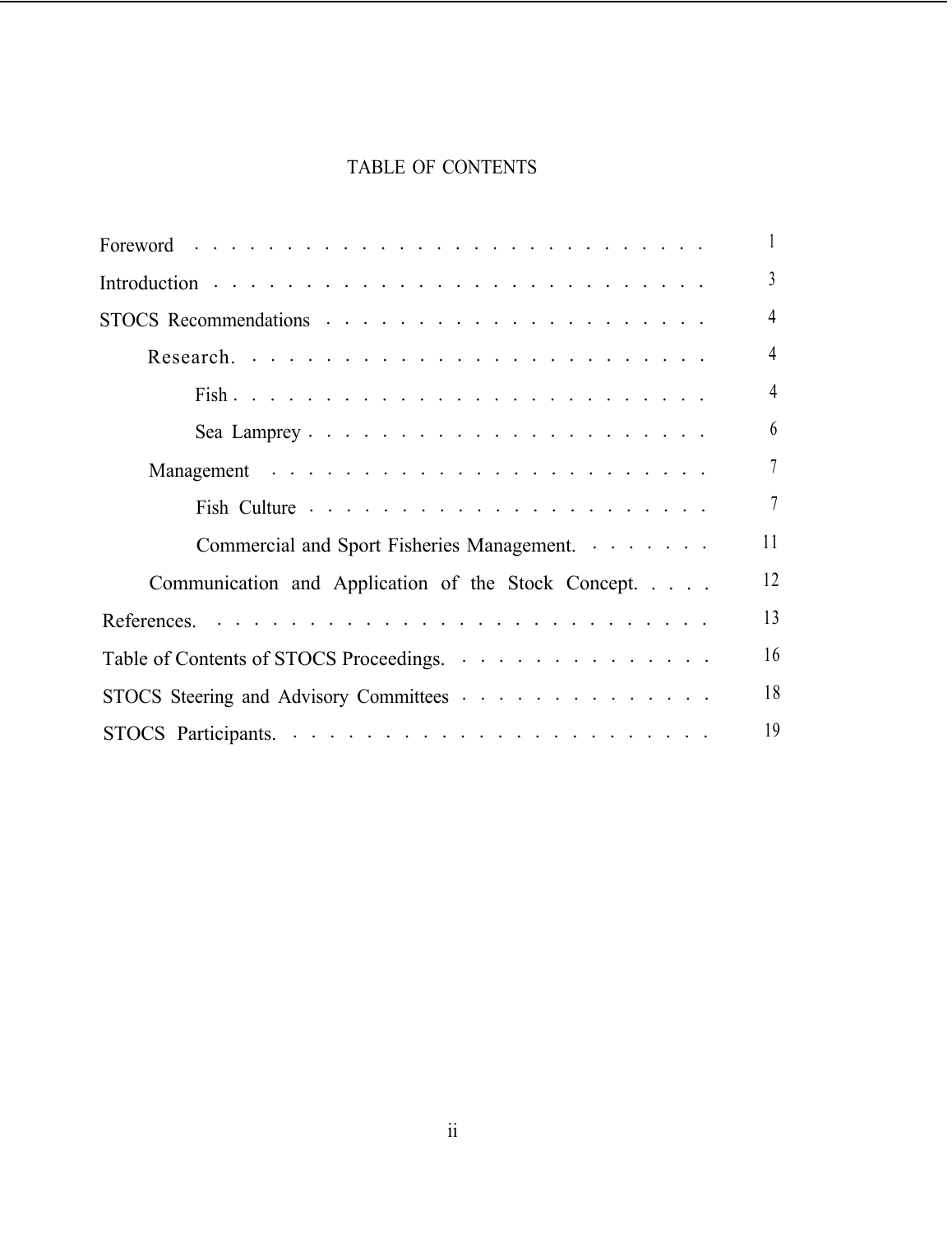#### FOREWORD

The 1955 Convention on Great Lakes Fisheries charges, in part, the Great Lakes Fishery Commission to determine what measures are best adapted to make possible the maximum\* sustained productivity of any stock of fish in the convention area which is of common concern to the fisheries of Canada and the United States. The commission views development and maintenance of balanced fish communities supported by natural reproduction as the ultimate goal of this charge. In determining measures to reach this goal the commission has come to believe that consideration and application of the stock concept in Great Lakes fishery research, in fish cultural activities, and in the management of fishery resources toward this goal may be advantageous to further rehabilitation of Great Lakes fish stocks.

To provide an opportunity for fishery scientists to explore the possibilities, the commission sponsored the Stock Concept Symposium (STOCS). During the concluding sessions, at the direction of the STOCS Steering Committee and Synthesis Coordinators, the attendees produced recommendations for research and management on the basis of their background plus their STOCS experience. Al Berst (STOCS Co-chairman) and George Spangler (STOCS Synthesis Co-convener) then organized the draft recommendations into this report which the commission is very pleased to make available to fishery workers in the hopes that fishery science may be advanced.

The commission, which has no fishery management authority beyond sea lamprey management, was unsure how to encourage consideration of these recommendations by culturists, researchers, managers, and administrators beyond the normal process of publication and distribution. The STOCS Implementation recommendations by culturists, researchers, managers, and administrators beyond<br>the normal process of publication and distribution. The STOCS Implementation<br>Working Group led by Peter Ihssen and George Spangler requested Working Group led by Peter Ihssen and George Spangler requested in November 1981 that the recommendations be sent to each lake committee for information and comment, seeking especially their ideas for implementation of those recommendations appropriate to their programs. The commission is pleased to comply with this request and has suggested such an item for each 1982 lake committee meeting plus consideration by the Council of Lake Committees. It is hoped that recommendations for consideration by both the commission and its cooperators will be forthcoming from the committee and council members.

The commission wishes to thank its Scientific Advisory Committee (since renamed Board of Technical Experts) for developmental ideas and efforts to assess the feasibility of holding STOCS, and Dr. Henry E. Booke for organizing a session on Fish Genetics - Fundamentals and Implications to Fish Management at the 1977 Annual Meeting of the International Association for Great Lakes Research. The proceedings and supporting materials were reproduced by the commission to provide an information package for the STOCS Steering Committee and a general resource for the STOCS participants.

<sup>\*</sup>In line with current philosophy and practice among fishery managers, when the commission discusses sustained productivity it substitutes "optimum" for "maximum" in its thinking.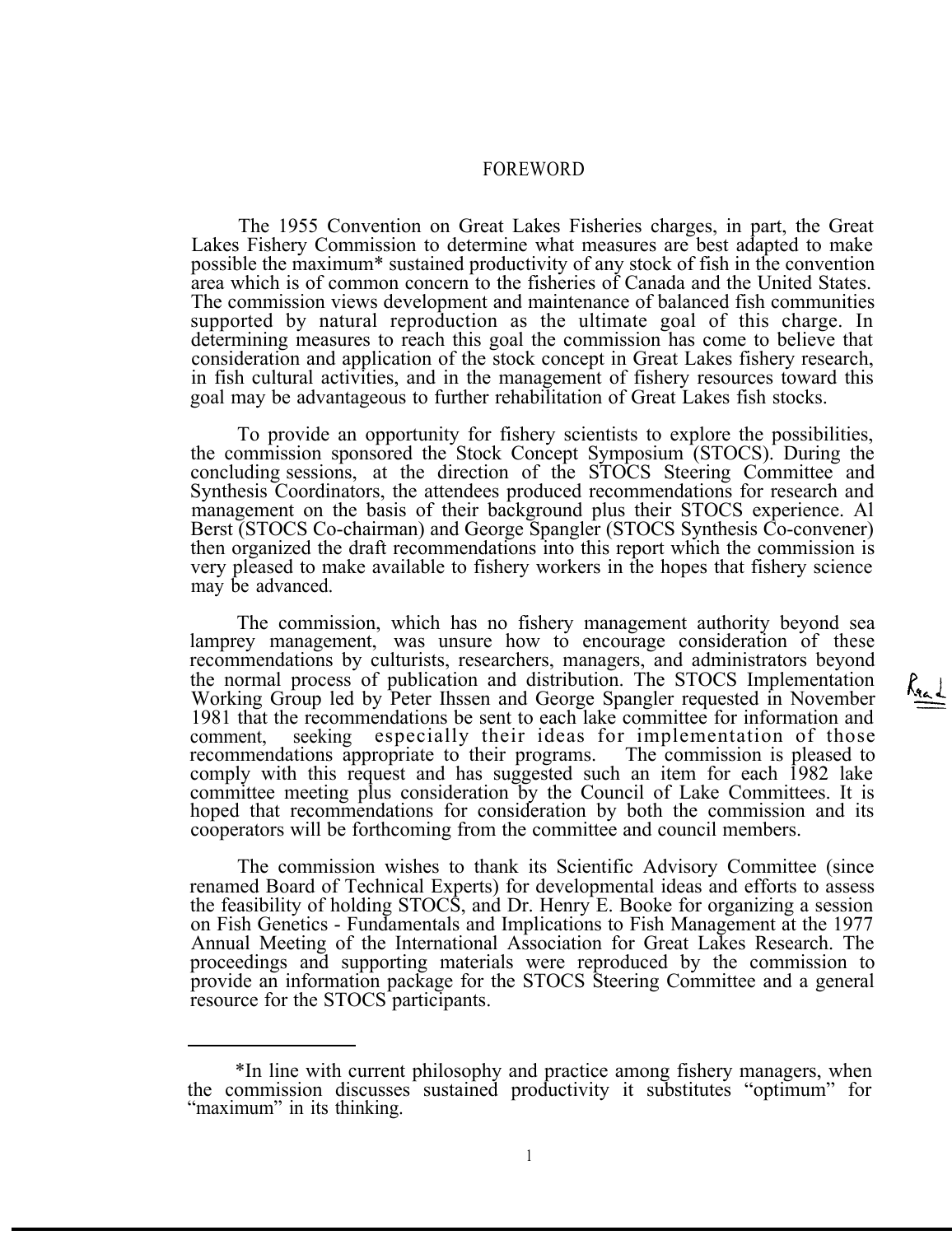The commission congratulates the STOCS Steering Committee for its planning and execution, the attendees for their written contributions to the STOCS Proceedings and for their diligence and effort in producing synthesis papers and recommendations, and Al Berst and George Spangler for putting the essence into a useable package.

As for the future, the commission looks forward to further consideration of the stock concept through interaction with the lake committees, the STOCS Implementation Working Group, the Board of Technical Experts, and the fish culturists, researchers, managers, and administrators who have responsibility for the welfare of Great Lakes fishery resources.

> Carlos M. Fetterolf, Jr. Executive Secretary Great Lakes Fishery Commission 19 January 1982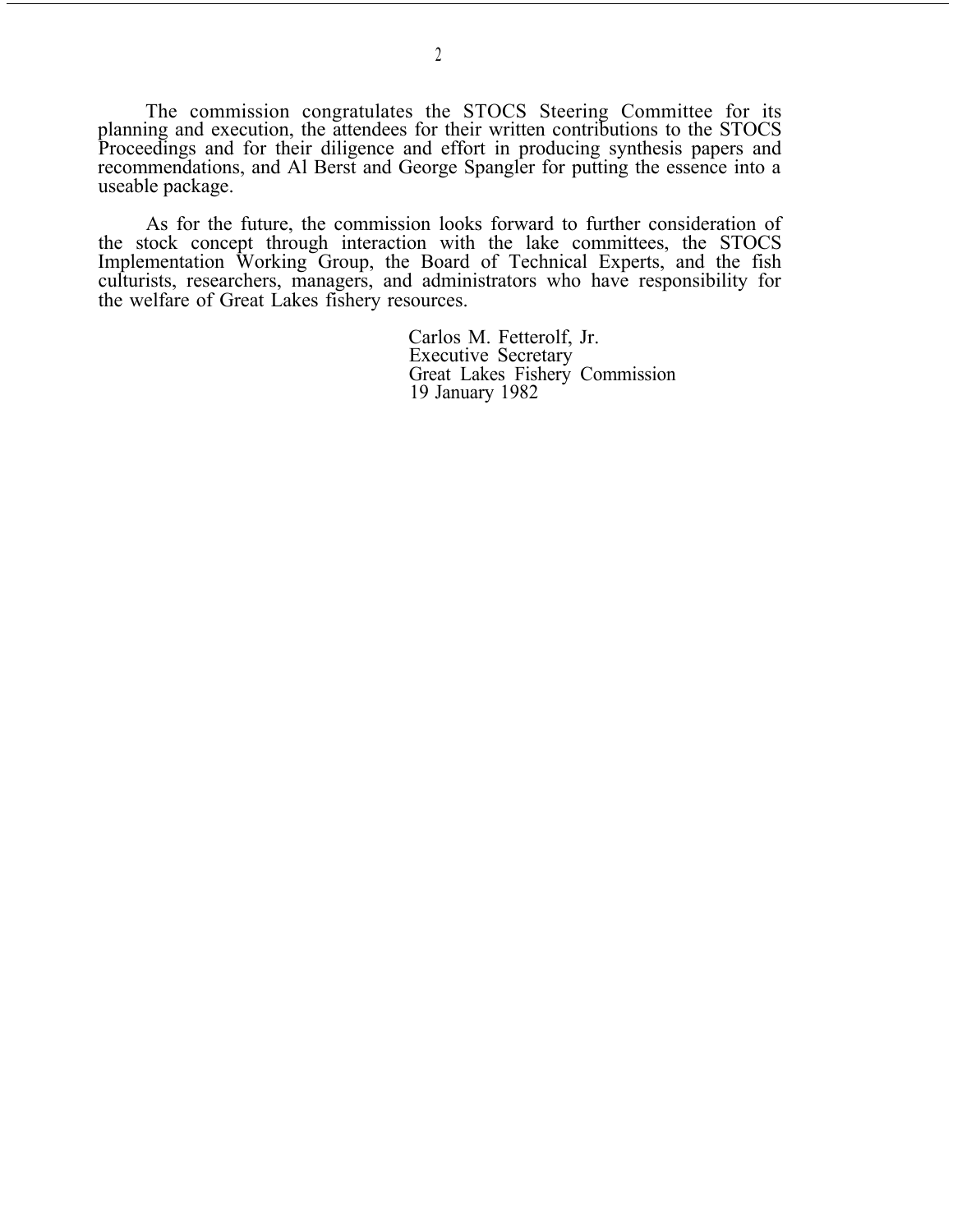#### INTRODUCTION

The Stock Concept Symposium (STOCS) was held at the Nottawasaga Inn, Alliston, Ontario, from September 29 to October 9, 1980. The symposium. supported by the Great Lakes Fishery Commission, was an initiative to synthesize knowledge of the stock concept, its present and potential applications in fisheries, and needs for research, especially as applied to the rehabilitation of freshwater fish stocks.

The 88 delegates to the symposium included biologists and fisheries experts from Europe, the east and west coasts of North America, and a substantial representation from the Great Lakes region. The subject matter of the conference, although generally related to the stock concept in fisheries, was diversified deliberately to permit accommodation of differing points of view.

A major product of the symposum is the proceedings, published as a special issue (number 12) of volume 38 of the Canadian Journal of Fisheries and Aquatic Sciences. The proceedings include 37 introductory, keynote, and technical papers. A special effort was made during the symposium to synthesize the technical information in a context facilitating access to ideas and concepts that might be applied to fisheries research and management. The results of these syntheses comprise a set of eight additional papers included in the proceedings.

In the final days of STOCS, delegates were asked to draft recommendations for research and management activities consistent with the findings of the symposium. No effort was made to document the origins of these recommendations, since they arose as part of the total communications experience at the conference. The draft recommendations were subsequently reviewed by a majority of the participants, and presented in a final report to the Great Lakes Fishery Commission Annual Meeting at Ottawa, June 1981. These recommendations reflected the broadest levels of concern of the STOCS participants. Many more recommendations of varying degrees of detail are to be found within the STOCS Proceedings.

This special report makes the general recommendations accessible as an aid to planning research and management activities for fisheries where stock considerations may be relevant. Responsibility for these recommendations rests collectively with all the STOCS participants. To expedite the accessibility of the information in the published Proceedings of the STOCS, the table of contents and list of participants have been included in this report.

The organization of the recommendations in this report is not intended to convey any order of priority. We have attempted to present the ideas with a minimum of editorial changes, although any errors of fact or interpretation are our responsibility.

The contributions of all the delegates making the original recommendations and those who commented on the first draft are much appreciated. Special thanks are due to Jim Clayton, David Evans, Brian Henderson and Joe Koonce, who worked with us on the final stages of assimilating the post-symposium critiques.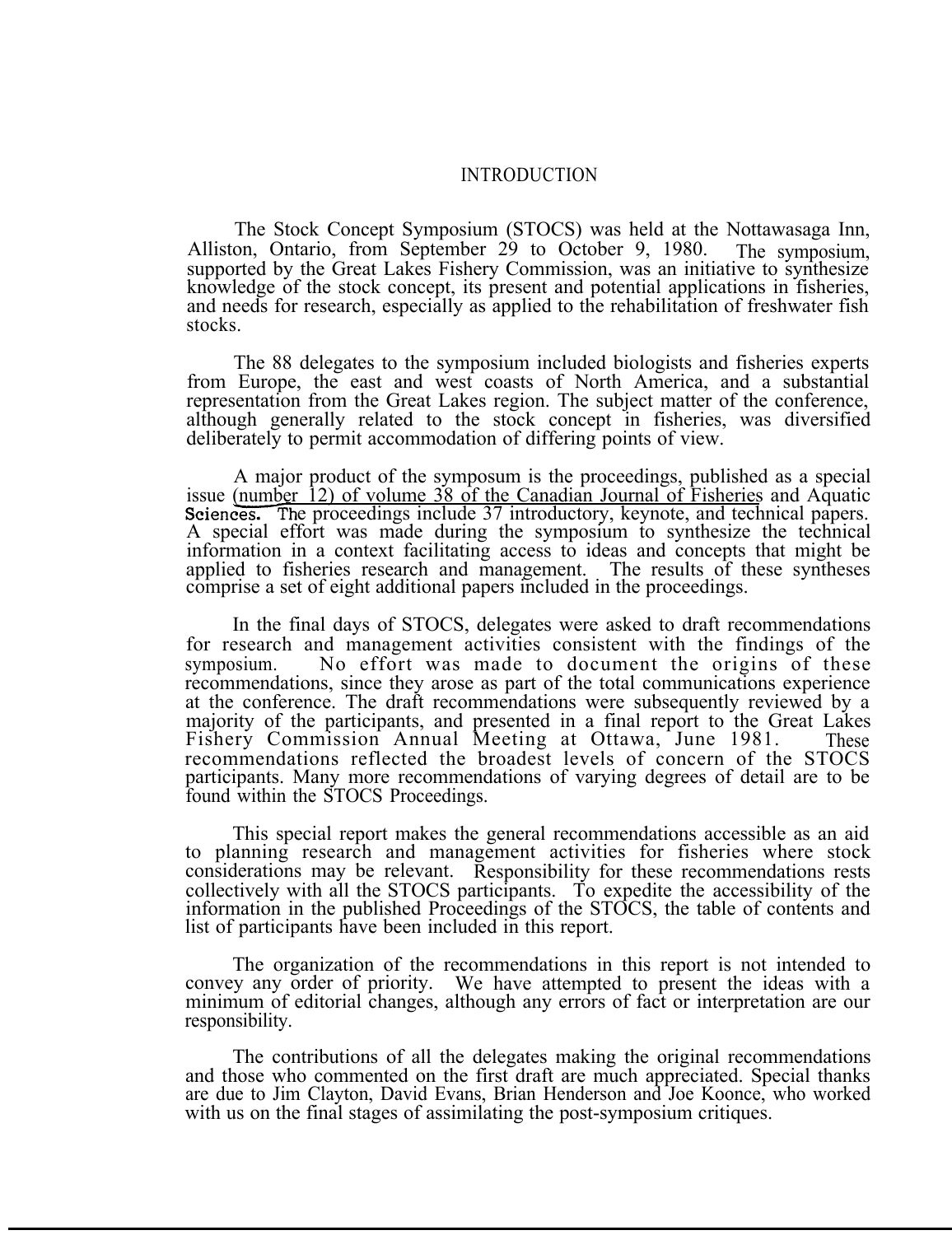#### STOCS RECOMMENDATIONS

#### RESEARCH

I. Fish

#### A. Stock Discreteness

We anticipate many questions of fish stock discrimination which cannot be resolved by molecular (electrophoretic) data along. In such investigations it will probably be necessary to combine the molecular data with morphological, ecological and behavioral data in order to address the biological significance of the fish stocks in question. In the interpretation of the combined molecular and organismal data, the use of the molecular data as a time base seems to have a great deal of merit.

If molecular data are considered in terms of a time base it seems to clarify the use of different kinds of molecular data for different degrees of stock divergence. Thus, although the enzymes that are often assessed electrophoretically represent a class of relatively slowly evolving proteins, gene frequency measures among these enzymes are probably the best data we have for estimating very recent divergences among populations. For slightly greater evolutionary distances between closely related species, the Sarich (1977) electrophoretic band counting method would seem to have some application in fishery studies and it probably deserves more attention than it has received. For moderate evolutionary distances the For moderate evolutionary distances the microcomplement fixation procedure clearly seems to be the method of choice. Probably many of the higher orders of fish taxonomics could be very profitably investigated by this method. If electrophoretic gene frequencies continue to be the main biochemical input into fish stock investigations, then these data should be made as reliable as possible, first paying close attention to the actual genetics of the systems utilized and secondly using the very best electrophoretic methods that can be devised in order to come as close as possible to extracting all of the genetic information from the proteins,

The following specific recommendations are offered to add to information on the subdivisions of populations, especially when the locale of stock management includes several demes.

- 1. Compare allelic frequency initially to help delineate stocks.
- 2. Determine the amount or exchange of individuals between the neighboring demes in several different species by electrophoretic and morphological analyses, tagging studies, etc.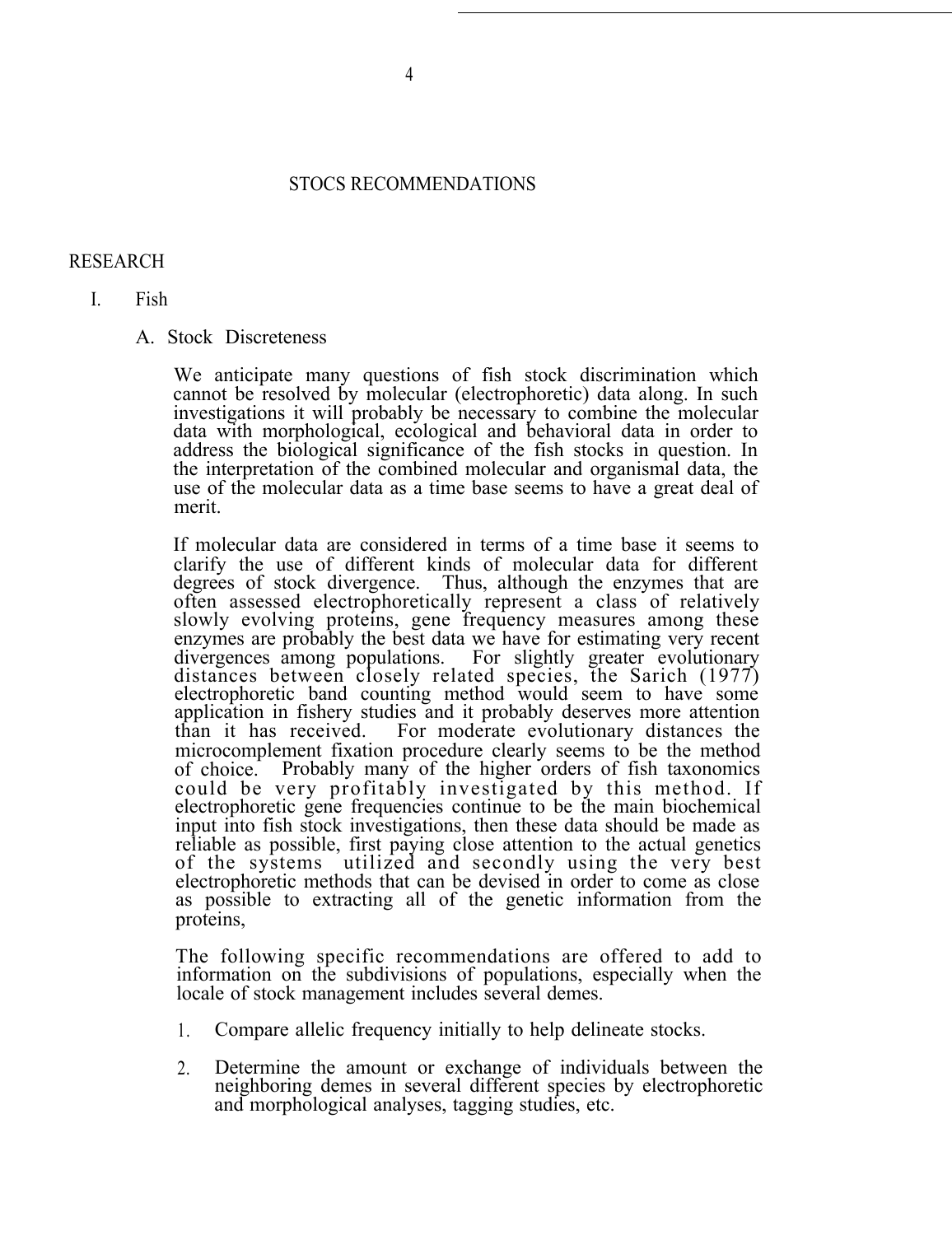- 3. Investigate the "information flow" between generations as it is influenced by stock structure.
- 4. Describe population structures of species of interest in unperturbed ecosystems. These data should be valuable for the development of rehabilitation strategies and for comparison with newly established populations.
- B. Heritability and Fitness

Fitness is the relative ability of an organism to survive and transmit its genes to the next generation (King 1974). Fitness is influenced by characters having a genetic basis. The degree to which these characteristics are influenced by genetic variation is described by the traits' heritability. Heritability indicates the proportion of the total variance in metric characterisics that is caused by the average effect of genes (Falconer 1960). It is important to understand which characteristics affect fitness and how these characteristics are inherited.

Some possible areas of research are:

- 1. Heritability of growth, life expectancy, and reproductive traits.
- 2. Genetic selection caused by commercial fishing and angling practices.
- 3. Systematic changes in genetic composition caused by various hatchery practices.
- 4. Determination of the appropriate parameters one must measure to describe stock fitness by literature search, field studies, statistical analysis, etc. These parameters could be used to evaluate fitness of hatchery stocks in relation to wild stocks, e.g. growth, survival, fecundity.
- C. Imprinting and Homing

Imprinting, translated from the German *praegung,* was used by Lorenz to describe the irreversible learning that occurred during a brief "sensitive period" after hatching. Imprinting affects a bird's choice of its mother and future mates, and in the case of fish, possibly its spawning shoal.

Many species home to their natal ground with precision, even though they may conduct migrations of great length and complexity (Ricker 1.972, Horral 1981). In the case of lake trout, natal homing has not been demonstrated. However, several authors have suggested this hypothesis (Martin 1960, Martin and Olver 1980, Swanson 1974, Swanson and Sedberg 1980, Loftus 1958) while others report findings which argue against it (McCrimmon 1958, DeRoche MS 1962). Other possible isolating mechanisms are discussed by MacLean et al. (1981).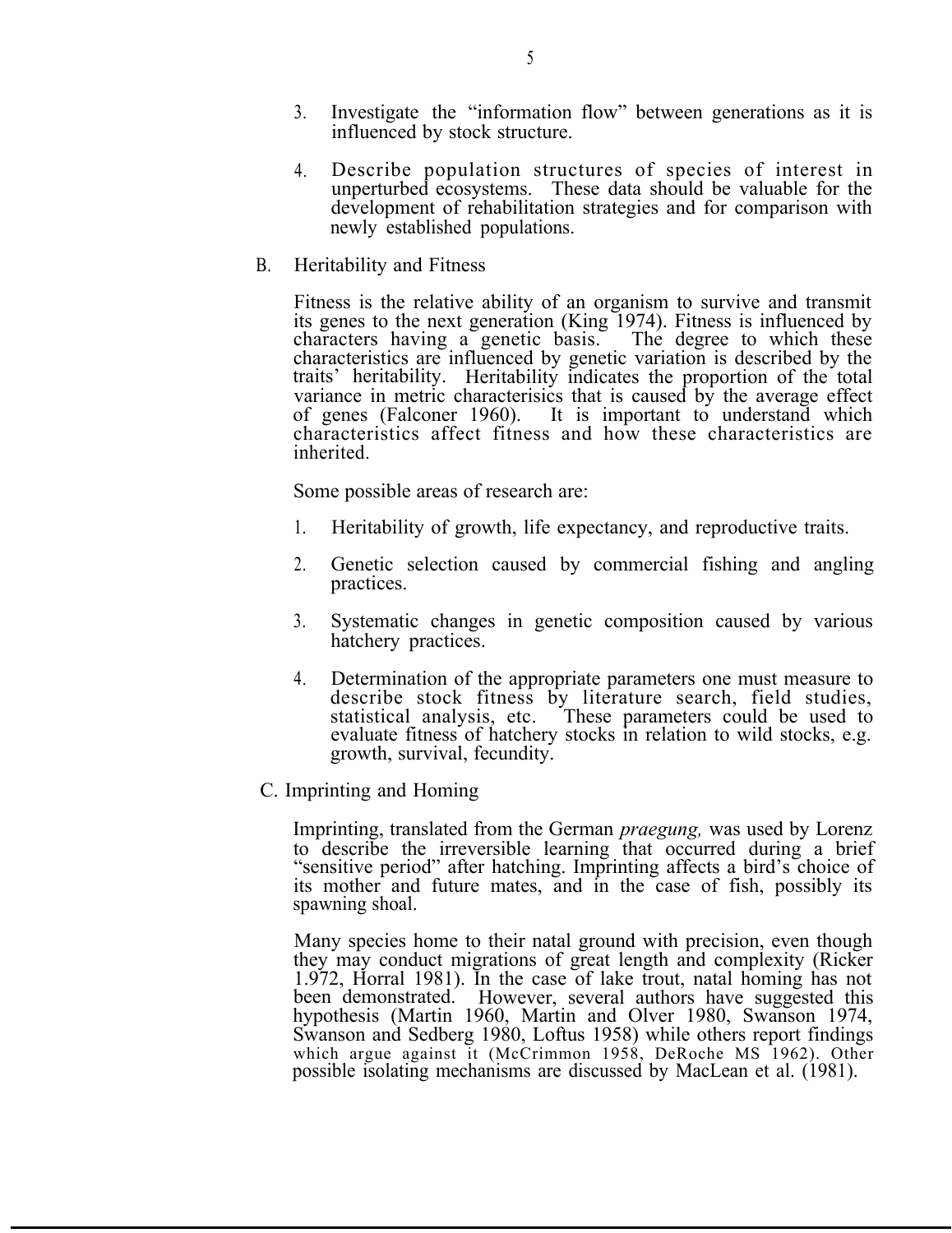Reproductive isolation can result in local adaptation and development of discrete stocks. However, knowledge is meager on most aspects of behavioral stock-isolating mechanisms in fishes. Knowledge of such mechanisms may be important in rehabilitation of depleted fishery resources of the Great Lakes.

The following research is recommended:

- 1. New attempts to follow movements and document homing of lake trout in large lakes.
- 2. Laboratory investigations of the capability of freshwater species to become imprinted to odors, pressures, temperatures, and other environmental factors.
- 3. Laboratory and field investigations to determine the specific life history state(s) when imprinting of lake trout to spawning shoals may occur.
- 4. Field research should be conducted to test the hypothesis of natal homing in lake trout. This might involve "seeding" of former lake trout spawning shoals with genetically marked early stages (fertilized eggs, fry, or alevins) and the subsequent use of the same shoal for spawning by these marked fish.
- 5. Studies of the homing behavior of male and female fish to ascertain their fidelity to certain spawning shoals.
- 6. Laboratory and field investigations of the physical/chemical requirements for successful lake trout reproduction.
- D. Conservation of Genetic Resources
	- 1. Research is needed on the preservation of gametes. Genetic monitoring should be conducted across the ranges of individual taxa. Management. policies for genetic conservation require additional application of current technology and the development of new technologies.
	- 2. Research is needed on a practical plan for the conservation of genetic variation in different stocks maintained for the purpose of stock rehabilitation. Further, it is important to know what Further, it is important to know what genetic variation exists within various species so that tentative attempts can be made to delineate the stocks present in hatchery systems as well as in the Great Lakes.
- II. Sea Lamprey

The success of many of the rehabilitative programs in the Great Lakes is contingent upon the management of sea lamprey. Sea lamprey control using selective toxicants has been accomplished since 1958 on Lake Superior, 1960 on Lake Michigan, 1966 on Lake Huron, and 1971 on Lake Ontario. Application of lampricides may have resulted in insidious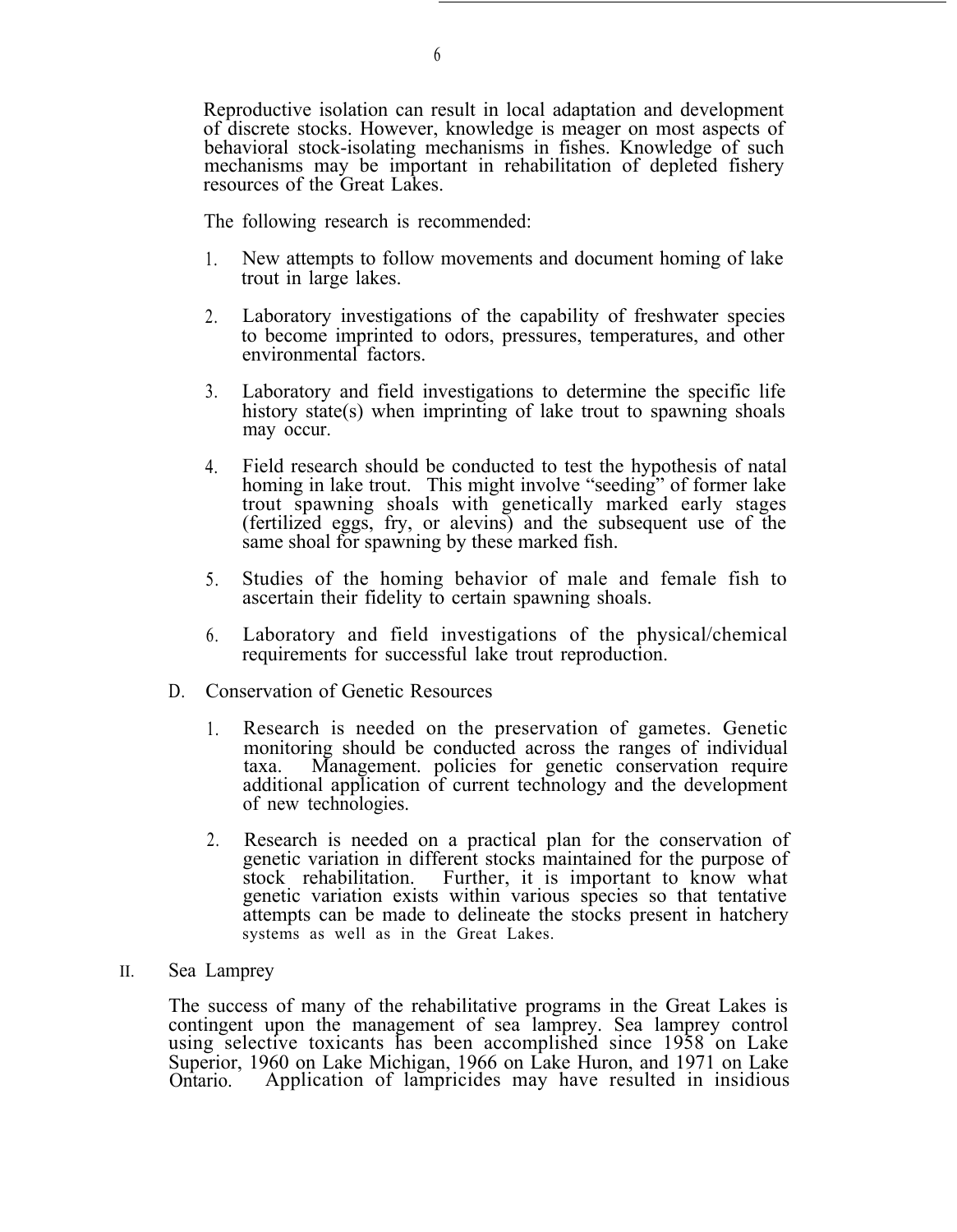selection favoring ammocetes which migrate from streams to lentic areas in the vicinity of stream mouths and offshore gravel or sand shoals, Similarly, the control program may favor spawning populations in connecting waters such as the St. Marys River, where lampricides are relatively ineffective.

The following research projects are recommended:

- A. Test (bioassay) potential sea lamprey resistance to both TFM and Bayer 73, and simulate lamprey control results attendant with various degrees of resistance.
- B. Accelerate the development of alternate control methods that relate to anticipated or observed stock differences.
- C. Modify stream treatment schedules to minimize the possibility of the development of resistance to treatment.
- D. Determine the genetic effects of maleness/femaleness in controlled populations (see: Senner 1980, Soule 1980).
- E. Conduct detailed population studies over extended periods to describe and explain variations in population size, cohort size, growth, maturation, mortality factors, and movement.

In addition, an understanding of how the selective predation by sea lamprey may alter the characteristics of the prey fish and its natural history may be useful.

#### MANAGEMENT

Effective management of the Great Lakes fishery can be achieved only if the managers are aware of and can use the available information. Research done on problems specific to the Great Lakes and work done elsewhere on similar problems should provide the necessary information for informed management. Fish culture, stock rehabilitation, and harvest management should all be considered in terms of the stock concept.

I. Fish Culture Strategies and Policies for Stock Rehabilitation Programs

Attempts at rehabilitation with plantings of hatchery reared stocks are based on the assumption that environmental conditions in the lake will exert selection pressure on the planted fish such that the survivors will be most fit for production of succeeding generations.

Diversity in the genetic and geographical background of the stocks used in hatchery programs should be maintained, because natural selection in the planted stock should operate on a broad spectrum of genetic diversity.

Fishery biologists and managers should recognize that hatchery operations and aquaculture development are not necessarily synonymous with conservation of genetic diversity. These operations, in fact, have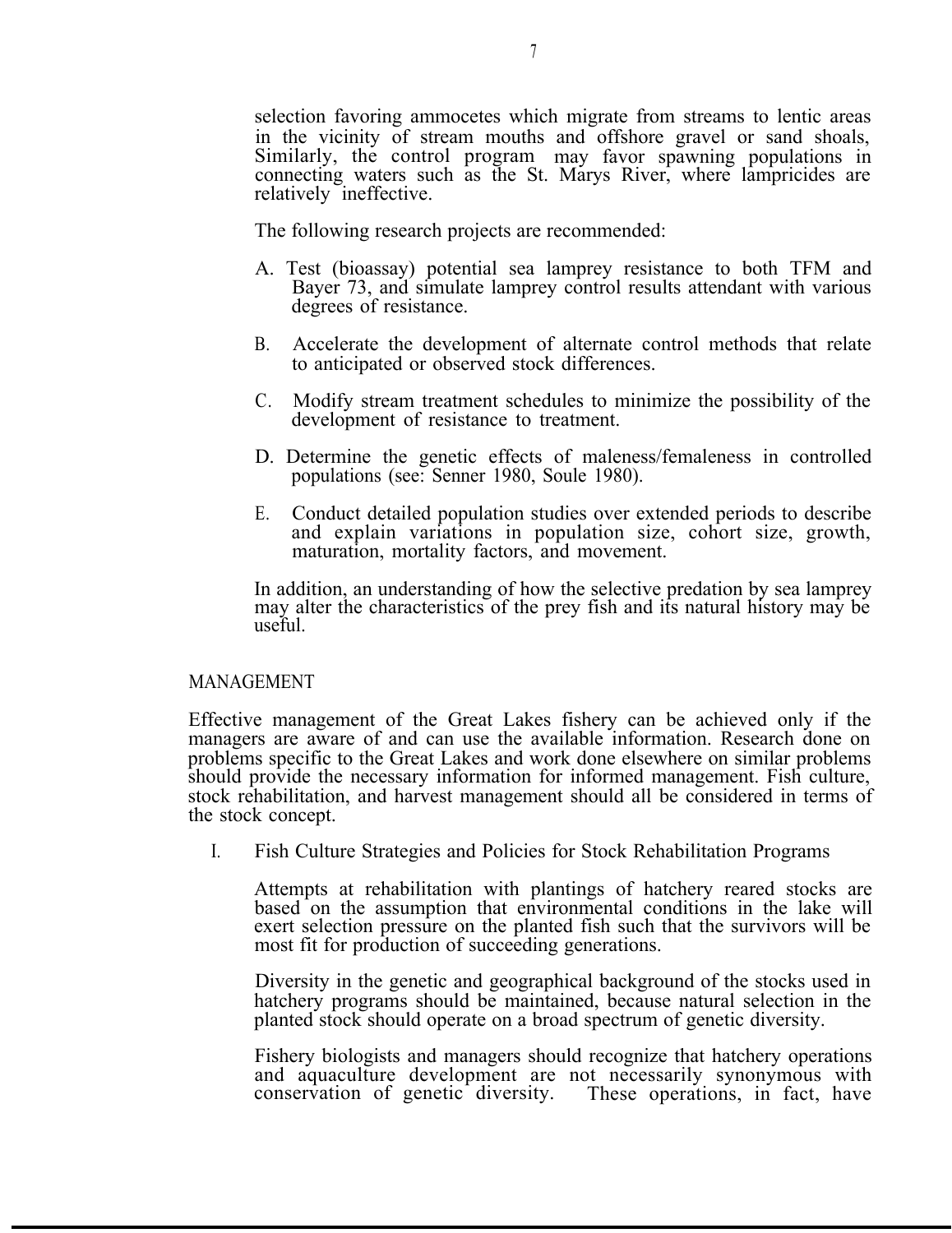traditionally had the opposite effect. Through selection for production traits genetic diversity has been reduced.

The following recommendations are designed to conserve genetic diversity in fish culture systems. For background information and related references, consult the STOCS synthesis report by Hynes et al. (1981).

- A. Policies
	- 1. Re-examine traditional goals of hatchery operations (i.e. maximizing pounds and numbers) with the intention of creating new rationales and goals based on stock rehabilitation and management.
	- 2. Develop a greater understanding of the role of hatcheries in a rehabilitation context. Closer administrative relationships and improved communication between professional and technical staff may facilitate a more rapid implementation of a scientific understanding into the fish production programs.
	- 3. Emphasize the adaptive or experimental management approach in fish culture operations dedicated to new goals. Individual hatcheries and hatchery systems should be directly involved in and partly responsible for carrying out experimental management projects in which fish with carefully defined phenotypes and fitness attributes are monitored for performance in the wild. This should include, for example, the various lake trout strains previously planted in the Great Lakes.
		- a. The different stocks of salmonids should be identified phenotypically and mapped both genetically and ecologically.
		- b. Valuable stocks should be preserved, preferably by protecting their natural environments or by short-term rearing in hatcheries and subsequent release in suitable bodies of water, or, as a last resort, by freezing of sperm (a gene bank in a restricted sense). For sperm and ova preservation see Erdahl and Graham 1980, Erdahl and Graham 1978, Ott and Horton 1971, Zell 1978.
		- c. The introduction of non-indigenous stocks of native species or exotic species should be viewed with caution. Where they are part of a clearly argued management <sub>plan</sub> the recommendations related to the origin and genetic characteristics of such fish should be followed. In addition, it should be clear that the removal of stock does not prejudice the population from which it was originally taken.
		- d. In addition to field evaluation capability, hatchery operations will require significant increases in expertise and information storage and analysis for planning and evaluation. A mechanism should be established by which current information on the reproductive performance of planted fish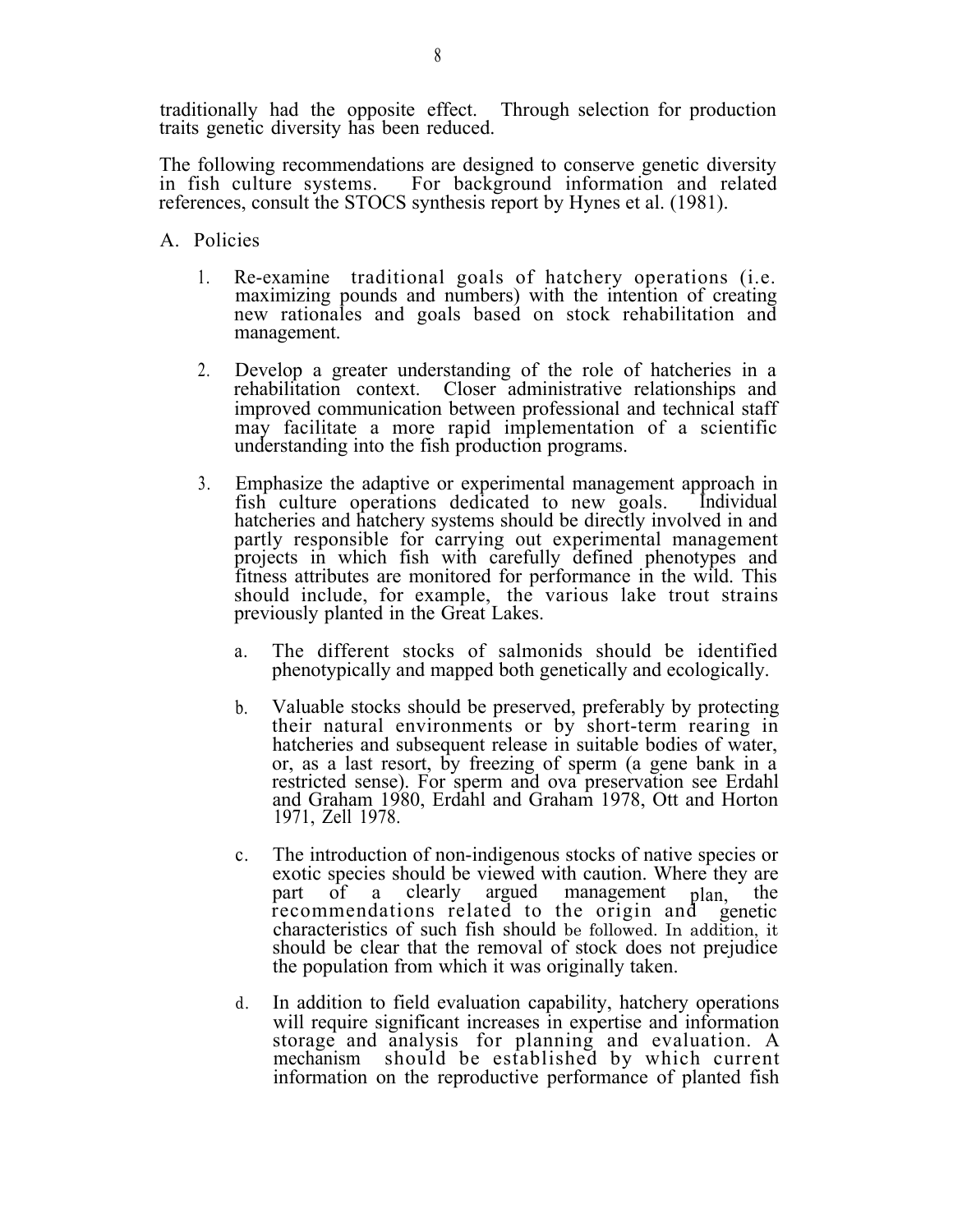(see also under Operational Procedures! can be made available to cooperating agencies for use in the development of hatchery programs.

4. Devote more attention to planning, monitoring, and control to eliminate or reduce the occurrence of serious fish diseases in hatcheries. Outbreaks of serious diseases may be one means by which strong insidious selection pressures are manifested in hatcheries. Survivors of epizootics in hatcheries may be resistant to the pathogenic agent but may not necessarily reflect the full spectrum of genetic diversity initially present in the stock.

Many elements of a comprehensive program are well known (e.g., Policy and Model Programs of the Fish Disease Control Committee of the Great Lakes Fishery Commission, or the administrative and regulatory program associated with the Fish Health Protection Regulation under the Fisheries Act, Canada).

Guidelines and techniques include:

- a. Phase out facilities dependent on surface water supplies which harbor pathogens.
- b. Follow disease classification and monitoring systems for hatchery and wild brood stocks.
- *c.* Adhere to guidelines on fish transfers.
- d. Create specific pathogen-free domestic broodstocks.
- e. For wild stocks, follow monitoring and quarantine procedures for eggs and use of ground water supply, especially for incubation and early rearing, until fish develop immunological response capabilities.
- B. Operational Procedures

For background information and related references please consult the STOCS synthesis report by Hynes et al. (1981).

The following specific recommendations are offered.

- 1. Sources of fish
	- a. Seek broodstock sources from a broad base where possible, rather than retaining single (or few) stocks among available hatcheries.
	- b. Bring gametes from self-sustaining stocks into hatcheries to modify certain hatchery stocks (especially those in captivity for many years). Collect eggs and sperm (to establish or augment a broodstock) over the broadest range of adults available (i.e. maturation dates and body sizes).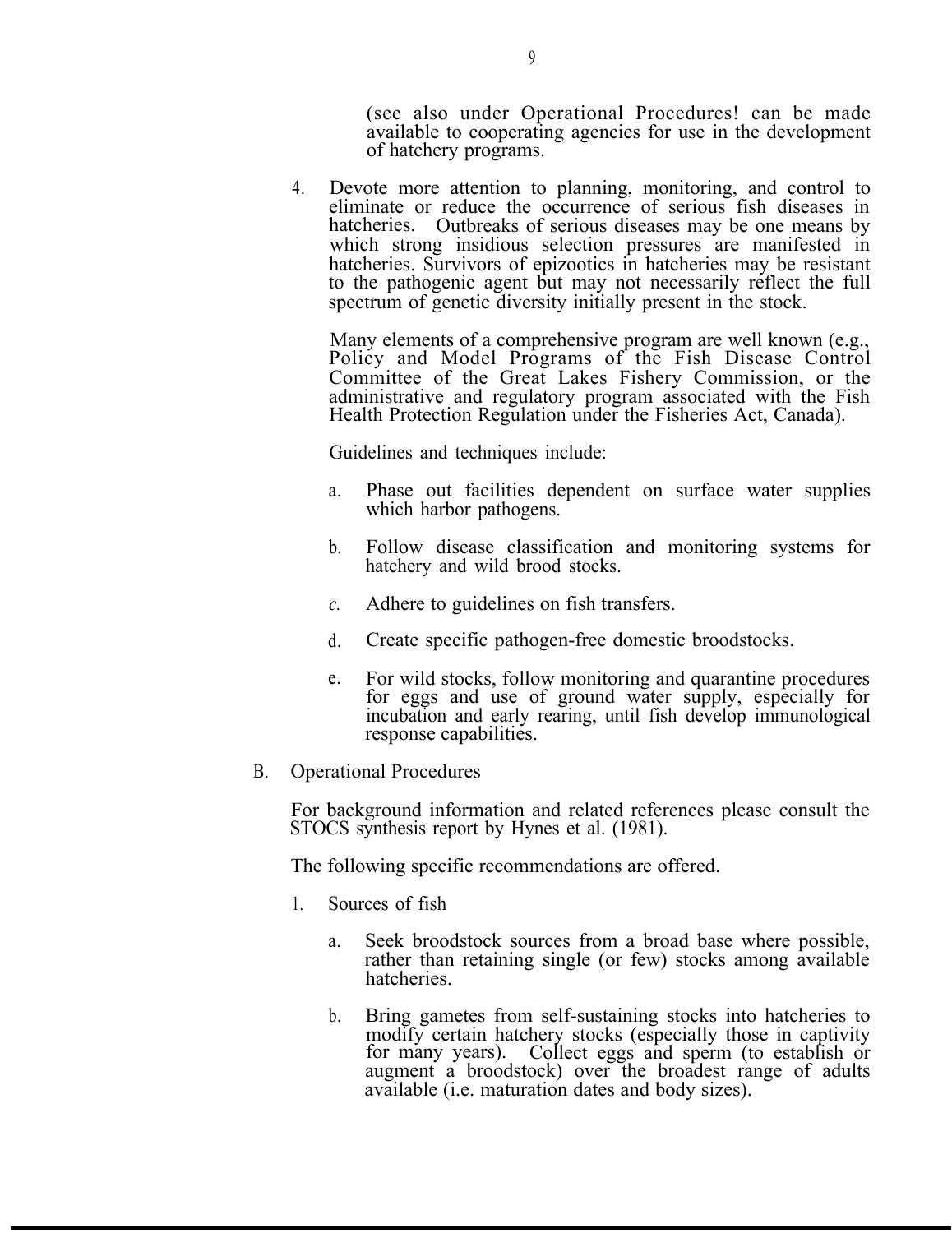- C. Identify distinctive stocks from which hatchery broodstocks may be established with due regard for the preservation of the original stock.
- d. Consider maintenance of distinctive stocks in surrogate lakes for later use.
- e. Consider how large a population of any stock is needed to maintain genetic diversity and if surrogate lakes *are* suitable for this purpose.
- f. Evaluate the fitness (reproductive ability) of stock crosses relative to "pure stock" by comparing results of simultaneous releases.
- 2. Avoidance of overt selection in hatchery
	- a. It may be wise to avoid selecting the "best" fish for broodstocks, and to refrain from practices which deliberately produce products which, at the time of stocking, have characters such as condition factor, fat content, and vertebra number markedly different from wild phenotypes. Such practices include the use of heated water during incubation and early rearing. Identification of relevant parameters for monitoring should be a major area of research.
	- b. Examine the wisdom of hatchery practices including size grading of fish and elimination of 'runts' or other fish intuitively judged by hatchery staff to be unusual or abnormal.
	- *c.* Characterize and monitor genetic diversity of hatchery and wild stocks by methods such as electrophoresis.
- 3. Control of effective brood stock numbers
	- a. Question the appropriateness of establishing or maintaining a hatchery for low-fecundity species such as salmonids if the hatchery cannot sustain a brood stock of adequate numbers of each sex up to spawning time. For information on numbers of brood fish see Gregorius (1980) and Ryman and Stahl (1981).
	- b. Maintain brood stock and perform hatchery spawnings such that equality of male and female number is closely approx; mated.
	- *c.* Maintain' records identifying numbers of males and females that establish or augment a broodstock during every brood year.
- 4. Hatchery design
	- a. Consideration should be given to managing environmental conditions in hatcheries, a *priori,* to approximate natural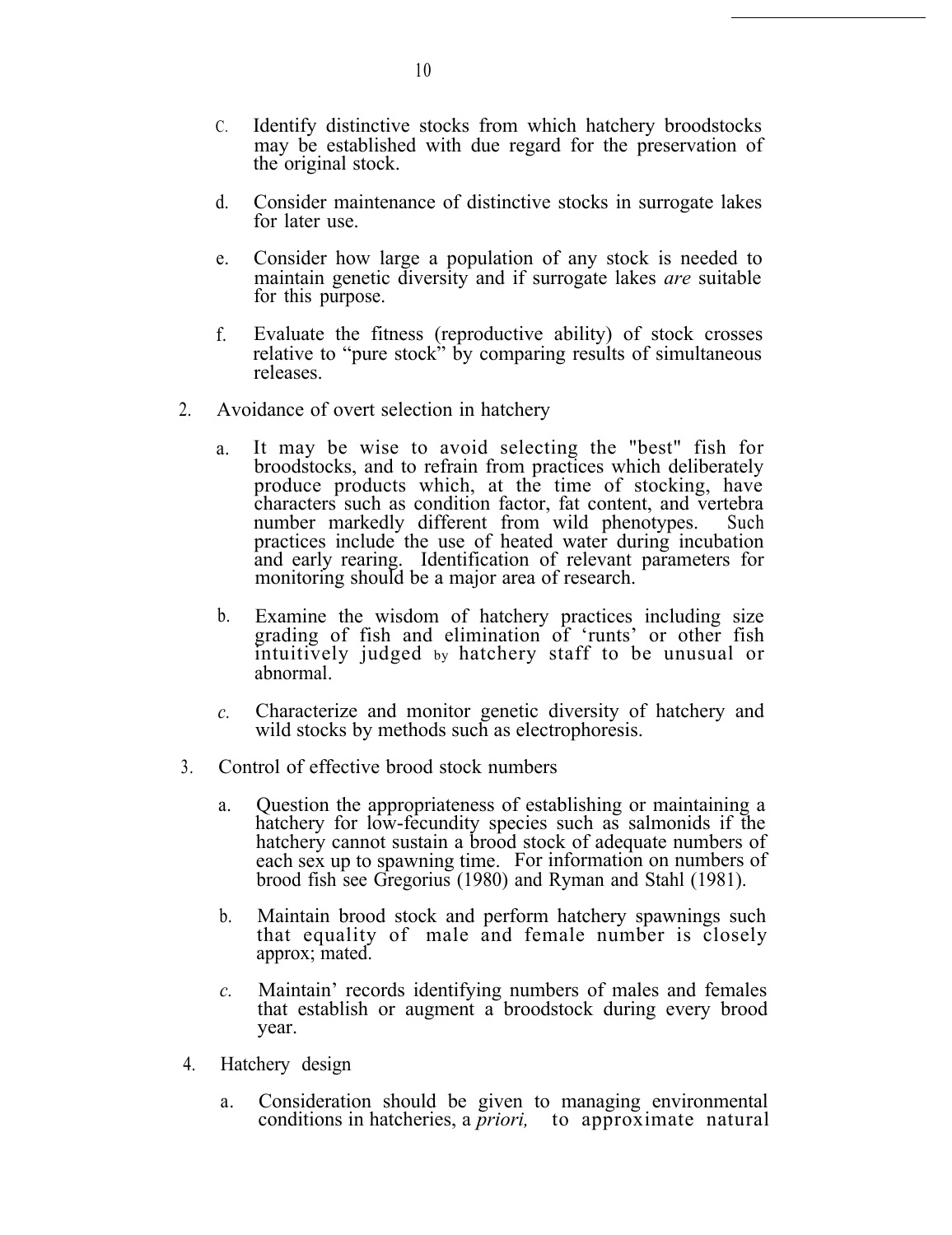conditions and cycles. Certain parameters which have been well studied, e.g. temperature, oxygen, ammonia, pH, light and photoperiod, ought to be monitored along with fish quality. Serious efforts should be made to look for cause and effect or correlative relationships between these parameters (and others) and success or failure of rehabilitative projects.

- b. More serious commitment is required to implement a general strategy to establish smaller, local facilities which are selfsufficient in terms of wild genetic material. Suggestions or examples include elimination of facilities requiring permanent masonry units, shifting to major emphasis on simulated natural spawning, incubation and nursery areas, and use of mobile facilities designed for intensive operation at local sites for a few years at  $\tilde{a}$  time.
- C. A conclusion drawn from the STOCS results and other recent major science reviews e.g. the 1979 B&Engineering Symposium for Fish Culture, Allen and Kenney 1981, is that many facets of hatchery design have no basis in modern scientific understanding. Therefore an important general and widespread need exists for research which will directly or indirectly focus on hatchery design. An example of one recent, apparently positive concept, is design of new incubation units based on simulation of natural substrate composition. This concept was pioneered in the culture of Pacific slamon (for details, see Barns 1970, 1972, 1974, 1976, 1979).
- 5. Planting strategy

Careful consideration must be given to the origin of stocks, the numbers to be planted, the planting locations, and the objectives of the program.

- II. Commercial and Sports Fisheries Management
	- A. Stock Dynamics

When stocks are mixed, intimate knowledge of the space/time trajectories of stocks through the year and between years offers the best prospect for harvesting individual stocks selectively. Acquisition of this information should be pursued by all available methods.

- B. Harvest Strategy
	- 1. Within identified stocks, managers should be aware of the potential selective effect of harvesting for size with selective gear (e.g. Ricker 1981) and for catch at specific times of the year (e.g. Biette et al. 1981). The potential yield may be reduced in comparison to circumstances where size is not highly heritable.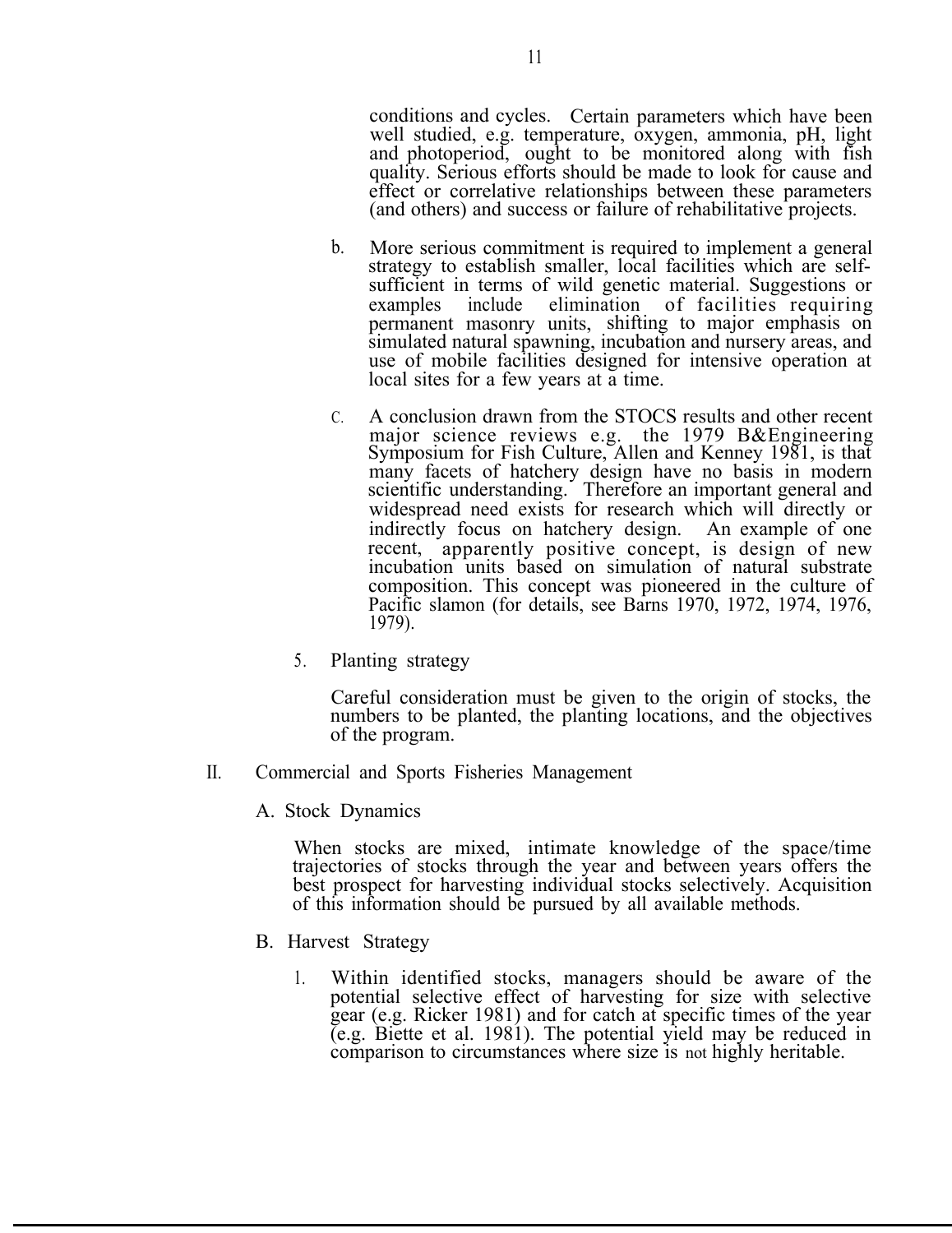- 2. In addition to monitoring the catch for the characterisitics of each stock, the genetic variation should also be assessed. Harvest policies may be adjusted to compensate for changes in population and genetic structure.
- 3. Encourage imaginative approaches to regulation of fishing in situations where management by sub-stock is now impractical due to costs of monitoring and/or local implementation of restrictive measures.

#### COMMUNICATION AND APPLICATION OF THE STOCK CONCEPT

I. It is recommended that the following conception of a stock be adopted:

"A stock is a recognizable group of randomly mating individuals of a species that may mix with other groups during certain times of its life cycle, but is more or less reproductively isolated from other such groups through behavioral, spatial or temporal means."

- II. The Great Lakes Fishery Commission should publish, possibly in its Technical Report Series, an up-dated version of the bibliography of scientific papers related to the stock concept. This bibliography of some 800 references was assembled during the early planning stages for STOCS to assist authors in literature searches. The bibliography received considerable use, and should continue to be useful to research and management agencies.
- III. It is recommended that the Great Lakes Fishery Commission offer its services to cooperating agencies to facilitate communication of the technical ramifications of the stock concept to fisheries managers in the context of current management problems. This might be accomplished through regional workshops convened by cooperating agencies to examine specific problems such as broodstock development and maintenance, environmental control including disease control and water quality in hatcheries, or genetic typing and marking of stocks.
- IV. The Great Lakes Fishery Commission should continue to encourage the dissemination and application of information inherent in the stock concept by offering the technical expertise necessary to simulate the genetic consequences of alternative management strategies applied to Great Lakes fishery rehabilitation. Workshops could be convened at the request of cooperating agencies to further develop genetic models similar to those initiated at the STOCS.
- V. The Great Lakes Fishery Commission should initiate, sponsor and publish in its Technical Report Series, a document detailing the characteristics and subsequent performance of the various lake trout strains and mixtures of strains previously planted in the Great Lakes.

Upwards of 27 strains of lake trout have been planted in the Great Lakes. Original strains and combinations produced by cooperating agencies should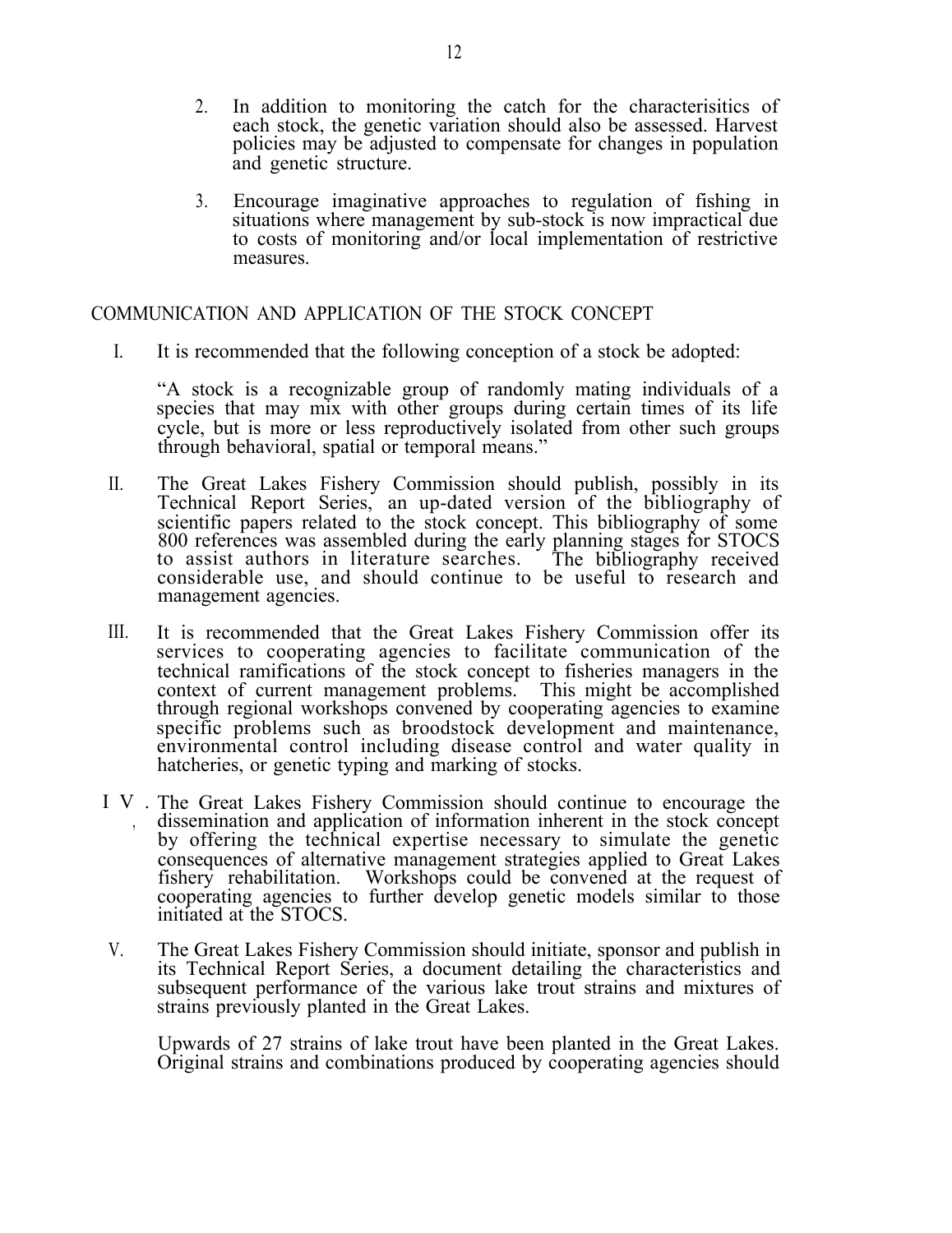be described, and relative performance documented in a quantitative, wellreferenced manner.

As the years pass, many of these stocks are becoming less available by reason of reproductive failure. Strategies for their preservation should be developed if they are to be retained. Many persons who participated in the early years of the lake trout rehabilitation program are now retired or nearing retirement and should be enlisted in this project.

#### REFERENCES

.

- Allen, L. J. and E. C. Kinney (ed.). 1981. B&engineering symposium for fish culture. Am. Fish. Soc. 307 pp.
- Barns, R. A. 1970. Evaluation of a revised hatchery method tested on pink and chum salmon fry. J. Fish. Res. Board Can. 27:1429-1452.

1972. A quantitative evaluation of survival to the adult stage and other 'characteristics of pink salmon (Oncorhynchus *gorbuscha)* produced by a revised hatchery method which simulates optimal natural conditions. J. Fish. Res. Board Can. 29:1151-1167.

Gravel incubators: a second evaluation on pink salmon, *(Oncorhynchus gorbuscha),* including adult returns. J. Fish. Res. Board Can. 31:1379-1385.

- . 1979. Evaluation of gravel incubators on the third cycle of Tsolom River pink salmon 1972-74. <sup>C</sup>an. J. Fish. Aquat. Sci. Tech. Rept. #871. <sup>31</sup>PP.
- Barns, R. A. and B. G. Crabtree. 1976. A method for pink salmon propagation: the Headquarters Creek Experimental Hatchery, 1968-1974. J. Fish. Res. Board Can. Tech. Rept. #627. 70 pp.
- Biette, R. M., D. P. Dodge, R. L. Hassinger, and T. M. Stauffer. 1981. Life history and behaviour of rainbow trout populations of the Great Lakes. Can. J. Fish. Aquat. Sci. 38:1759-1771.
- DeRoche, S. E. MS 1962. A comparison of lake trout *(Salvelinus namaycush)* populations in two Maine lakes. Fish. Res. Manage. Div., Maine Dept. Inland Fish. Game. 31 pp.
- Erdahl, D. A. and E. F. Graham. 1978. Cryopreservation of salmonid spermatozoa. Cryobiol. 15:362-364.

1980. Preservation of gametes of freshwater fish. Proceedings of the Ninth' International Congress on Animal Reproduction and Artificial Insemination. Madrid. 2:317-326.

Falconer, D. S. 1960. Introduction to quantitative genetics. Oliver and Boyd, Edinburgh. 365 pp.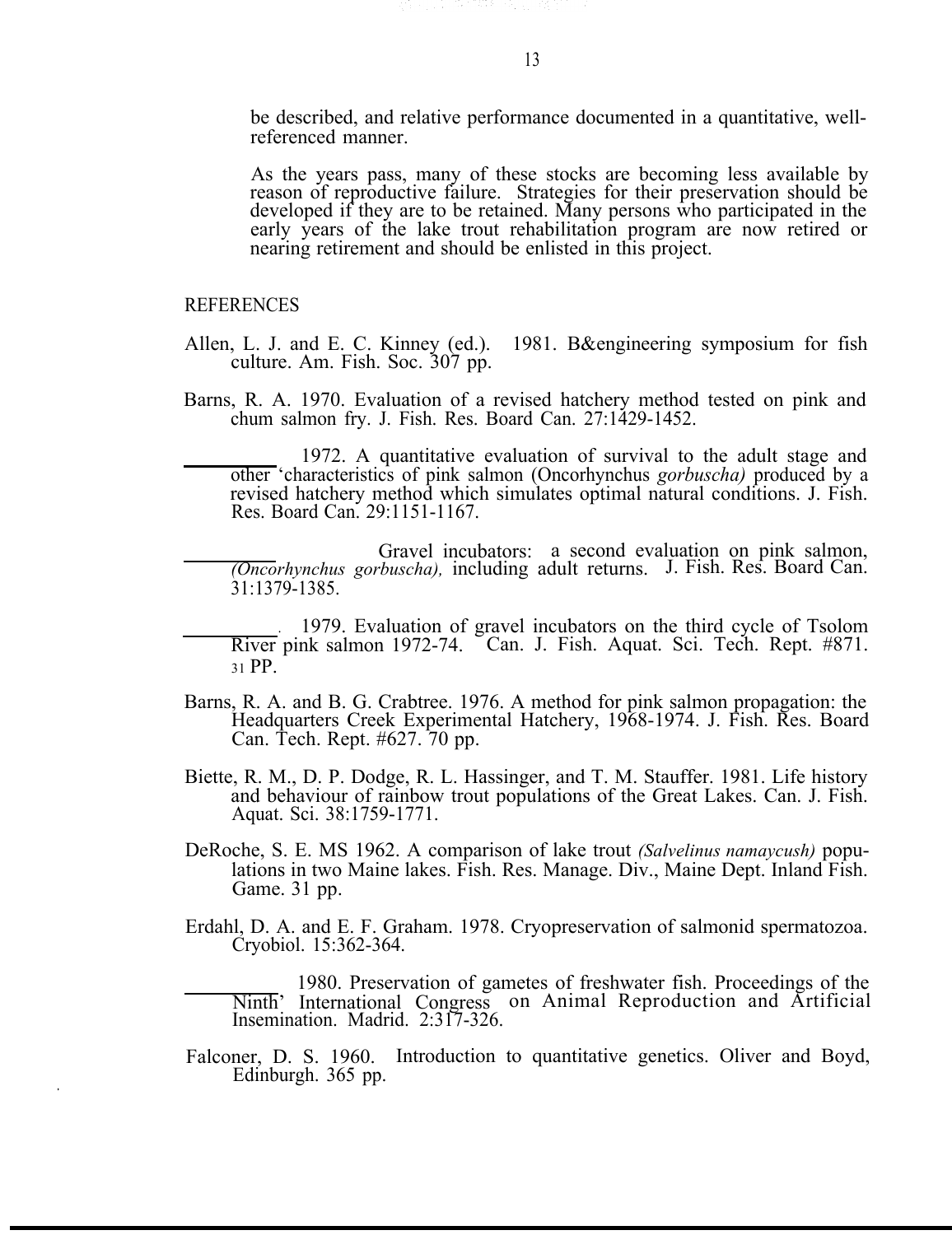- Gregorius, J. R. 1980. The probability of losing an allele when diploid genotypes are sampled. Biometrics. 36:643-652.
- Horrall, R. M. 1981. Behavioural stock isolating mechanisms in Great Lakes fishes with special reference to homing and imprinting. Can. J. Fish. Aquat. Sci. 38:1481-1496.
- Hynes, J. D., E. H. Brown, J. H. Helle, N. Ryman and D. A. Webster. 1981. Guidelines for the culture of fish stocks for resource management. Can. J. Fish. Aquat. Sci. 38:1867-1876.
- King, R. C. 1974. Dictionary of genetics. 2nd rev. ed. Oxford University Press. 384 pp.
- Larkin, P. A. 1972. The stock concept and management of Pacific salmon. p. 11- 15. In R. C. Simon and P. A. Larkin (eds.). The stock concept in Pacific salmon. H. R. MacMillian Lectures in Fisheries, Univ. British Columbia, Vancouver, B. C.
- Leggett, W. C. 1977. The ecology of fish migrations. Ann. Rev. Ecol. Syst. 8:285- 308.
- Loftus, K. H. 1958. Studies on river-spawning populations of lake trout in eastern Lake Superior. Trans. Am. Fish. Soc. 87:259-277.

1976. Science for Canada's fisheries rehabilitation needs. J. Fish. Res. Board Can. 33:1822-1857.

- MacLean, J. A., D. O. Evans, N. V. Martin and R. L. Desjardine. 1981. Reproductive ecology and assessment of native and introduced stocks of lake trout, Salvelinus *namaycush,* in two inland Ontario lakes. Can. J. Fish. Aquat. Sci. 38:1685-1700.
- Martin, N. V. 1960. Homing behaviour in spawning lake trout. Can. Fish-Cult. 26:3-6.
- Martin, N. V. and C. H. Olver. 1980. The distribution and characteristics of Ontario lake trout lakes. Ont. Min. Nat. Res. Research Rept. 97:1-30.
- McCrimmon, H. R. 1958. Observations on the spawning lake trout, *Salvelinus* namaycush, and the post-spawning movement of adult trout in Lake Simcoe. Can. Fish-Cult. 23:3-11.
- Ott, A. G. and H. F. Horton. 1971. Fertilization of chinook and coho salmon eggs with cryo-preserved sperm. J. Fish. Res. Board Can. 28:745-748.
- Ricker, W. E. 1972. Hereditary and environmental factors affecting certain salmonid populations, p.  $27-160$ . In R. C. Simon and P. A. Larkin (eds.). The stock concept in Pacific salmon. H. R. MacMillian Lectures in Fisheries, Univ. British Columbia, Vancouver.

1981. Changes in the average size and average age of Pacific salmon. Can. J. Fish. Aquat. Sci. 38:1636-1656.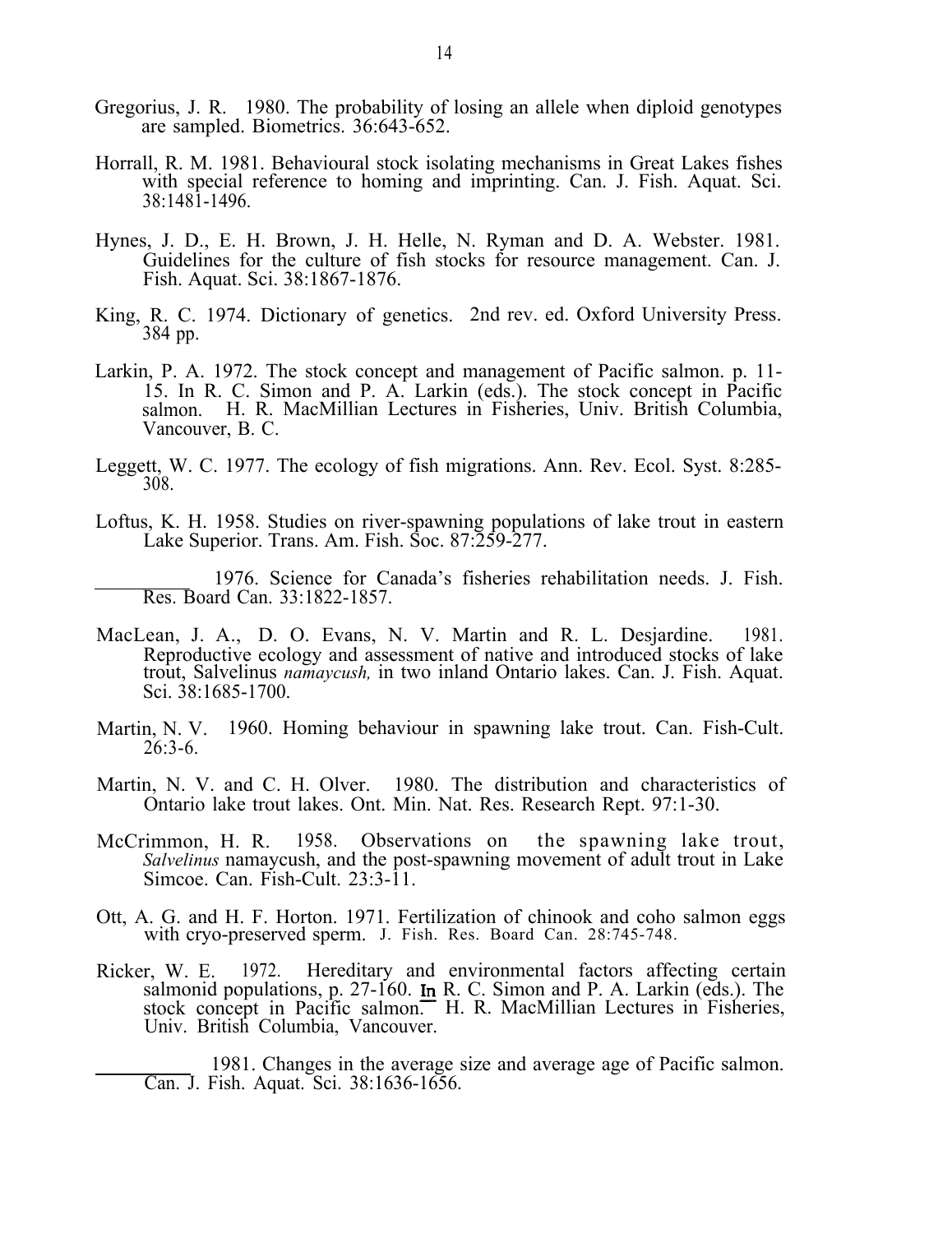- Ryman, N. and G. Stahl. 1981. Genetic perspectives of identification and conservation of Scandinavian stocks of fish. Can. J. Fish. Aquat. Sci. 38:1562-1575.
- Sarich, V. M. 1977. Rates, sample sizes, and the neutrality hypothesis for electrophoresis in evolutionary studies. Nature 265:24-38.
- Senner, J. W. 1980. Inbreeding, depression and the survival of zoo populations, p. 209-224. In Conservation biology. Chapter 12. Sould and Wilcox, editors. Sinauer Assoc., Sunderland, Mass. U.S.A.
- Sould, M. E. 1980. Thresholds for survival: maintaining fitness and evolutionary potential, p. 151-169. In Conservation biology. Chapter 12. Soule and Wilcox editors. Sinauer Assoc, Sunderland, Mass. U.S.A.
- Swanson, B. L. and D. Swedberg. 1980. Factors influencing the decline and recovery of the Lake Superior Gull Island Reef lake trout population. Can. J. Fish. Aquat. Sci. 37:2074-2080.
- Zell, S. R. 1978. Cryopreservation of gametes and embryos of salmonid fishes. Ann. Biol. Anima. Biochem. Biophys. 18:1089-1100.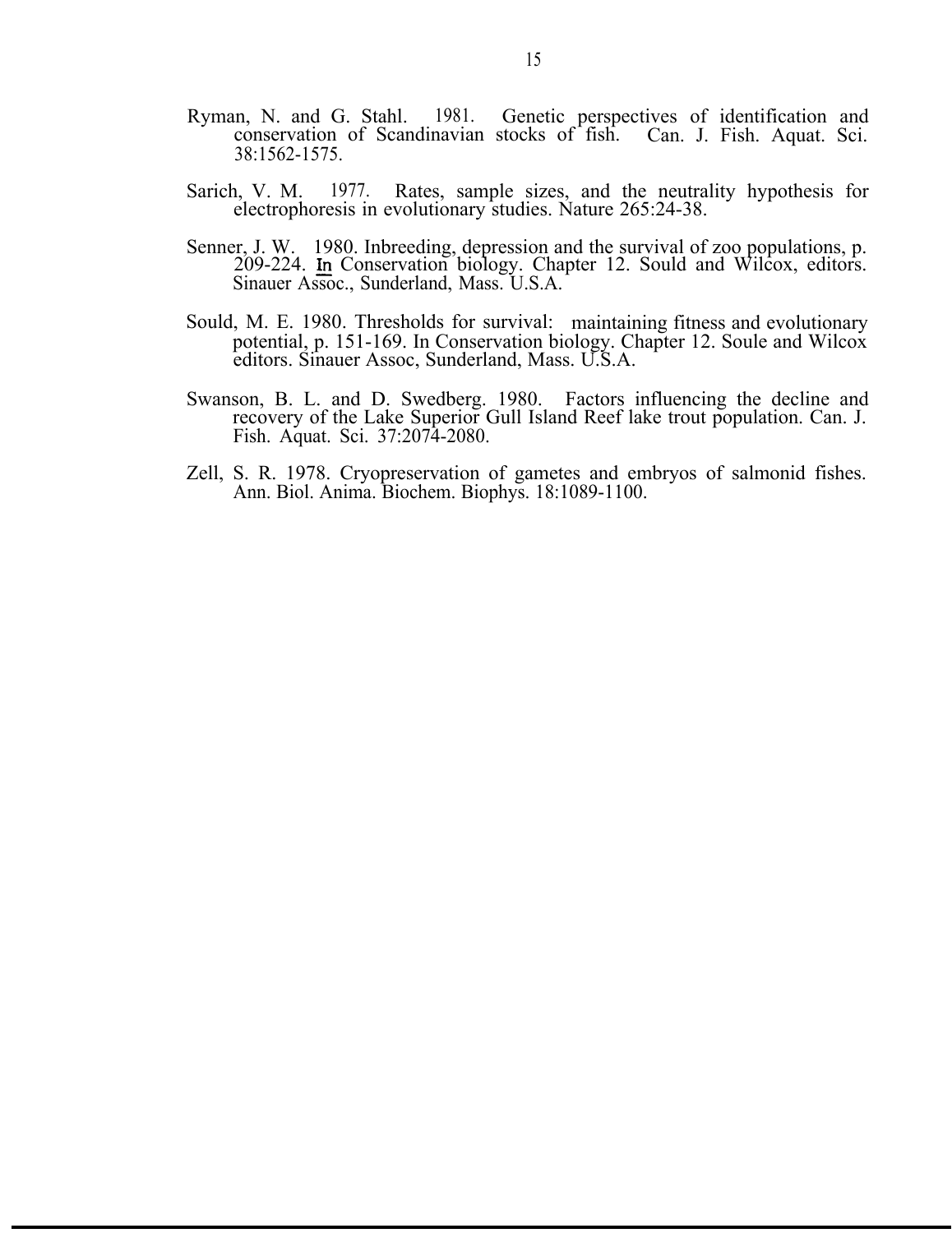#### TABLE OF CONTENTS - STOCS PROCEEDINGS\*

| Foreword to the Stock Concept Symposium                                                                                     |                                      | C. M. Fetterolf Jr.   | $1V - V$  |
|-----------------------------------------------------------------------------------------------------------------------------|--------------------------------------|-----------------------|-----------|
| Introduction to the Proceedings of the 1980 Stock Concept International Symposium                                           |                                      |                       |           |
| (STOCS)                                                                                                                     | A. H. Berst and R. C. Simon          |                       | 1457-1458 |
| Who's in charge here?                                                                                                       |                                      | J. R. Harlan          | 1459-1463 |
| Where are we now?                                                                                                           |                                      | K. H. Loftus          | 1464-1465 |
| Changing management of Great Lakes fish stocks                                                                              |                                      | D. P. Borgeson        | 1466-1468 |
| A perspective on population genetics and salmon management                                                                  |                                      | P. A. Larkin          | 1469-1475 |
| Stock definition as a necessary basis for cooperative management of Great Lakes fish                                        |                                      |                       |           |
| resources                                                                                                                   |                                      | J. H. Kutkuhn         | 1476-1478 |
| The conundrum of the stock concept - are nature and nurture definable in fishery science?                                   |                                      |                       |           |
|                                                                                                                             |                                      | H. E. Booke           | 1479-1480 |
| Behavioral stock-isolating mechanisms in Great Lakes fishes with special reference to                                       |                                      |                       |           |
| homing and site imprinting                                                                                                  |                                      | R. M. Horrall         | 1481-1496 |
| Stocks are chameleons: plasticity in gill rakers of Coregonid fishes                                                        |                                      | C. C. Lindsey         | 1497-1506 |
| Use of allelic frequencies to describe population structure                                                                 |                                      |                       |           |
|                                                                                                                             | F. W. Allendorf and S. R. Phelps     |                       | 1507-1514 |
| The stock concept and the uncoupling of organismal and molecular evolution                                                  |                                      |                       |           |
|                                                                                                                             |                                      | J. W. Clayton         | 1515-1522 |
| The stock concept from the viewpoint of population genetics                                                                 |                                      | Yu. P. Altukhov       | 1523-1538 |
| Origin and geography of the fish fauna of the Laurentian Great Lakes basin                                                  |                                      |                       |           |
|                                                                                                                             | R. M. Bailey and G. R. Smith         |                       | 1539-1561 |
| Genetic perspectives of the identification and conservation of Scandinavian stocks of fish                                  |                                      |                       |           |
|                                                                                                                             |                                      | N. Ryman and G. Ståhl | 1562-1575 |
| Stocks of Atlantic salmon (Salmo salar) in Britain and Ireland: discreteness and current                                    |                                      |                       |           |
| management                                                                                                                  | J. E. Thorpe and K. A. Mitchell      |                       | 1576-1590 |
| Applications of the stock concept to fish populations in the USSR                                                           |                                      |                       |           |
|                                                                                                                             | Yu. P. Altukhov and E. A. Salmenkova |                       | 1591-1600 |
| Stock characteristics and catches of Atlantic salmon (Salmo salar) in Quebec. and New;                                      |                                      |                       |           |
| foundland and Labrador in relation to environmental variables                                                               |                                      | G. Power              | 1601-1611 |
| Atlantic salmon (Salmo salar) stocks and management implications in the Canadian                                            |                                      |                       |           |
| Atlantic Provinces and New England. USA                                                                                     |                                      | R. L. Saunders        | 1612-1625 |
| Biological criteria for definition of species and distinct intraspecific populations of ana-                                |                                      |                       |           |
| dromous salmonids under the U.S. Endangered Species Act of 1973 F. M. Utter                                                 |                                      |                       | 1626-1635 |
| Changes in the average size and average age of Pacific salmon                                                               |                                      | W. E. Ricker          | 1636-1656 |
| The stock concept and its application to British Columbia salmon fisheries                                                  |                                      |                       |           |
|                                                                                                                             |                                      | J. McDonald           | 1657-1664 |
| Significance of the stock concept in artificial propagation of salmonids in Alaska                                          |                                      |                       |           |
|                                                                                                                             |                                      | J. H. Helle           | 1665-1671 |
| Comparative survival and growth of planted wild, hybrid, and domestic strains of brook                                      |                                      |                       |           |
| trout (Salvelinus fontinalis) in Ontario lakes                                                                              |                                      | J. M. Fraser          | 1672-1684 |
| Survival, growth. spawning distribution. and movements of introduced and native lake                                        |                                      |                       |           |
| trout (Salvelinus namaycush) in two inland Ontario. lakes<br>J. A. MacLean, D. 0. Evans, N. V. Martin, and R. L. DesJardine |                                      |                       | 1685-1700 |
| Performance of indigenous, exotic, and hybrid strains of brook trout (Salvelinus fontinalis)                                |                                      |                       |           |
| in waters of the Adirondack Mountains, New York                                                                             |                                      |                       |           |
|                                                                                                                             | D. A. Webster and W. A. Flick        |                       | 1701-1707 |
|                                                                                                                             |                                      |                       |           |

<sup>\*</sup>Duplicated from the Canadian Journal of Fisheries and Aquatic Sciiences. 38(12).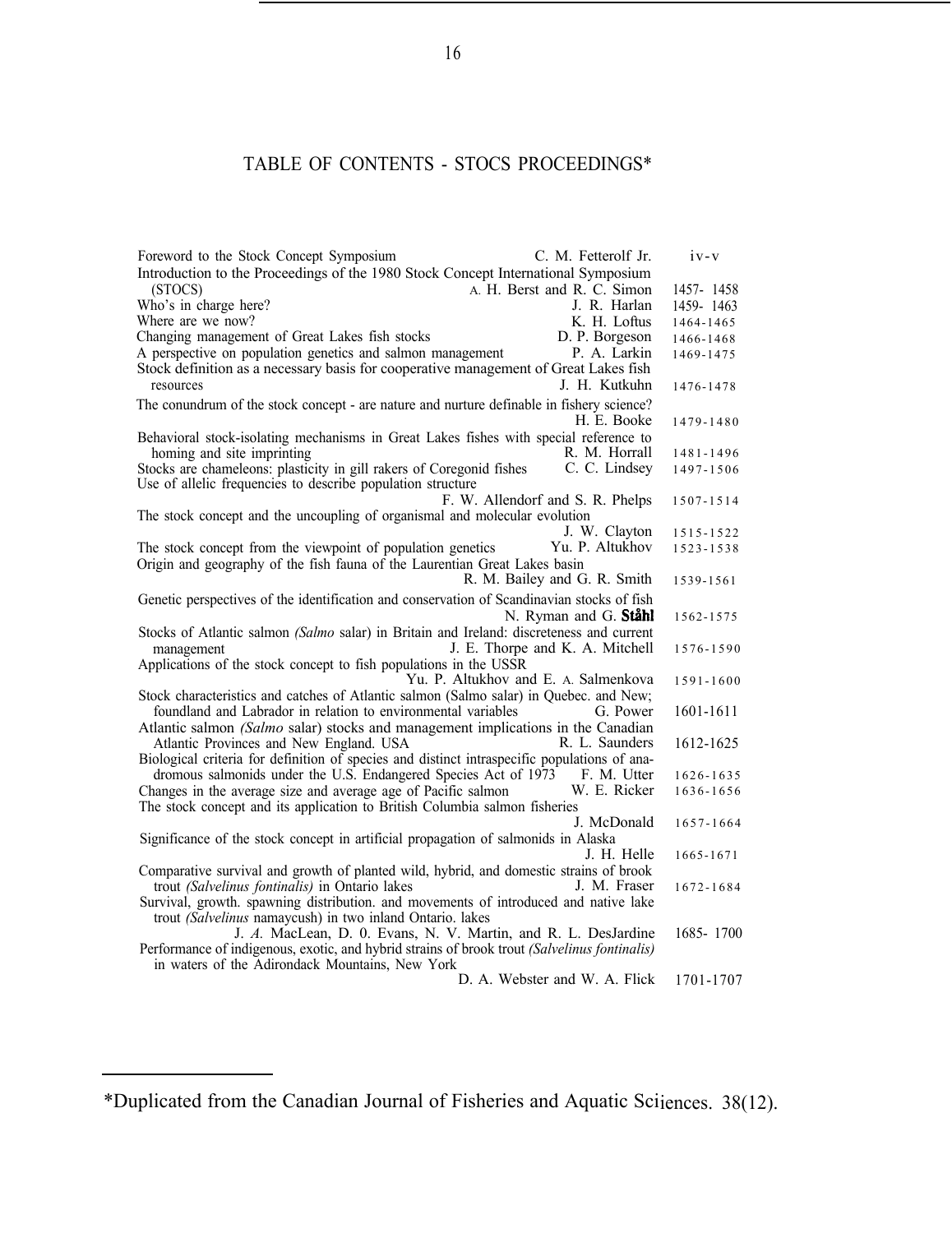Structure and affinities of freshwater sea lamprey ( $P_{CITOMV2}$  *ratinus*) populations P. F. Brussard. M. C. Hall. and J. Wright Management implications for different genetic stocks of largemouth bass (Micropterus *salmoides*) in the United States D. P. Philipp. W. F. Childers. and G. S. Whitt Native lake trout (Salvelinus namaycush) stocks in the Canadian v sters of Lake Superior prior to 1955 J. L. Goodier Survey of the genetic variation among Eastern Lake Superior lake trout (Salvelinus *namaycush)* T. R. Dehring. A. F. Brown. C. H. Daugherty. and S. R. Phelps Historical evidence for discrete stocks of lake trout (Salvelinus namaycush) in Lake Michigan E. H. Brown Jr., G. W. Eck, N. R. Foster, R. M. Horrall, and C. E. Coberly Life history and timing of migrations and spawning behavior of rainbow trout *(Salmo* gairdneri) populations of the Great Lakes R. M. Biette, D. P. Dodge, R. L. Hassinger, and T. M. Stauffer *Lake* whitefish (Coregonus *clupeaformis)* stocks of the Ontario waters of Lake Huron J. M. Casselman, J. J. Collins, E. J. Crossman, P. E. Ihssen, and G. R. Spanger Life history, morphology, and electrophoretic characteristics of five allopatric stocks of lake whitefish *(Coregonus clupeaformis)* in the Great Lakes Region p. E. Ihssen, D. O. Evans, W. J. Christie, J. A. Reckahn, and R. L. DesJardine Allelic variability in species and stocks of Lake Superior ciscoes (Coregoninae) T. N. Todd Variation among stocks of walleye *(Stizostedion vitreum vitreum):* management implications P. J. Colby and S. J. Nepszy Genetic identification of sea lamprey *(Petromyzon* marinus) populations from the Lake Superior Basin C. C. Krueger and G. R. Spangler Stock identification: materials and methods P. E. Ihssen, H. E. Booke, J. M. Casselman, J. M. McGlade, N. R. Payne, and F. M. Utter 1790-1807 1808-1813 1814-1831 1832- 1837 Community consequences of fish stock diversity R. A. Ryder, S. R. Kerr, W. W. Taylor, and P. A. Larkin Guidelines for the culture of fish stocks for resource management J. D. Hynes, E. H. Brown, J. H. Helle, N. Ryman, and D. A. Webster Genetic aspects of fisheries rehabilitation programs C. C. Krueger, A, J. Gharrett, T. R; Dehring, and F. W. Allendorf A wild salmon. trout. char watch: an international strategy for salmonid conservation P. S. Maitland, H. A. Regier, G. Power. and N. A. Nilsson The stock concept. discreteness of fish stocks. and fisheries management J. A. MacLean and D. 0. Evans 1838-1855 1856- 1866 1867- 1876 1877- 1881 1882- 1888 1889-1898 Assessing and managing man's impact on fish genetic resources J. E. Thorpe and J. F. Koonce (with D. Borgeson, B. Henderson, A. Lamsa, P. S. Maitland, M. A. Ross. R. C. Simon, and C. Walters Perspectives and policy recommendations on the relevance of the stock concept to fishery management G. R. Spangler. A. H. Berst, and J. F. Koonce 1899- 1907 1908-1914 1708- 1714 1715-1723  $1724 - 1737$ 1738- 1746 1747- 1758 1759-1771 1772-1789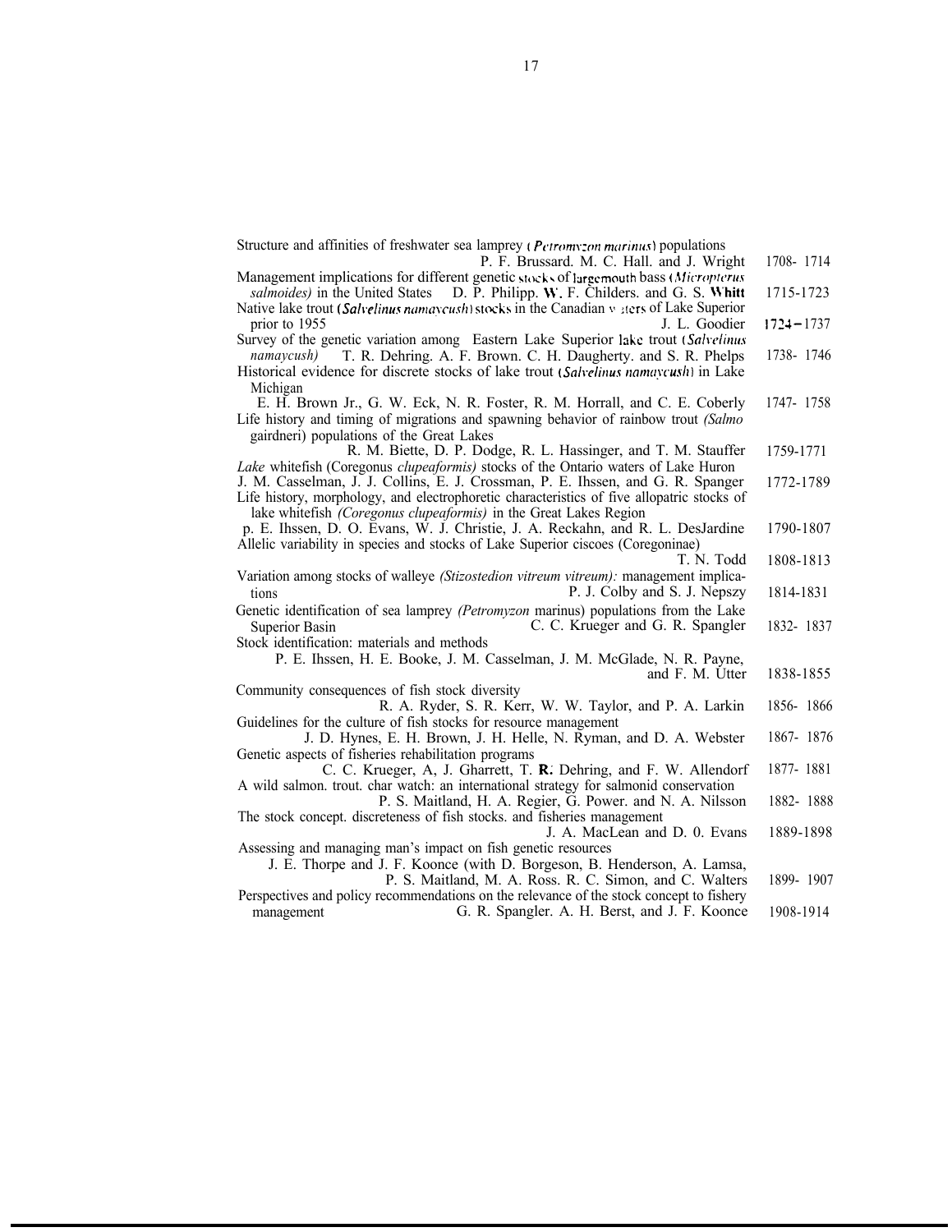#### STOCK CONCEPT INTERNATIONAL SYMPOSIUM

#### STEERING COMMITTEE

John M. Byrne Henry E. Booke<br>W. John Christie Henry E. Booke<br>Edward H. Brow W. John Christie Edward H. Brown, Jr.<br>
Peter E. Ihssen Randy L. Eshenroder Peter A. Larkin

Alfred H. Berst, Co-chairman Raymond C. Simon, Co-chairman John M. Byrne<br>
Henry E. Booke Randy L. Eshenroder<br>Ron J. Poff

George R. Spangler and Joseph F. Koonce - STOCS Synthesis Coordinators

L. Winston Billingsley - STOCS Scientific Editor

Margaret A. Ross - Liaison between STOCS Steering Committee and Great Lakes Fishery Commission

#### ADVISORY COMMITTEE

Andrew H. Lawrie Kenneth H. Loftus Henry A. Regier

Frederick H. Dahl Dwight A. Webster James E. Wright

#### STOCS SECRETARIAL STAFF

Margaret A. Hamilton Rita E. Mitchill

Betty J. McEachern Ruth E. Koerber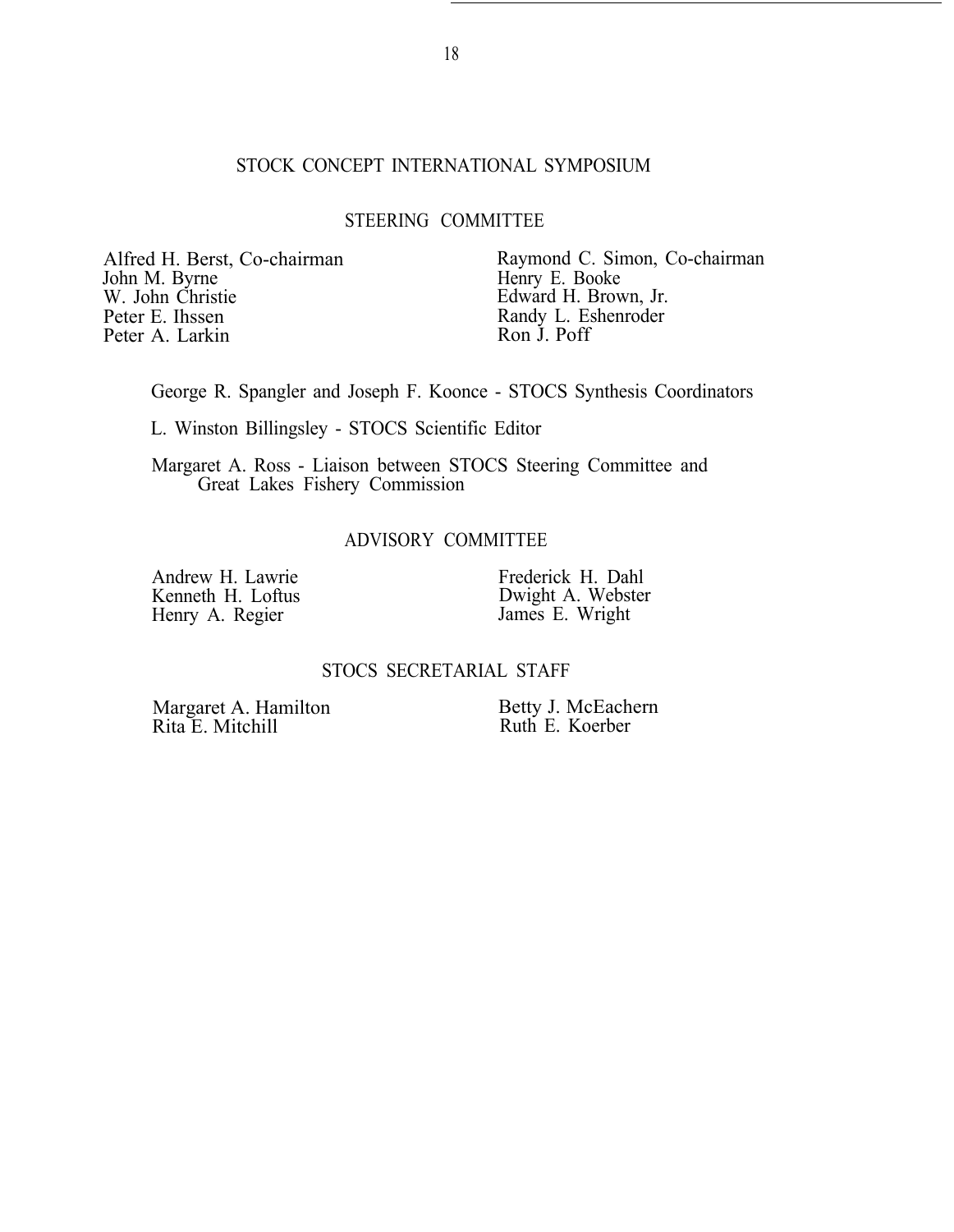#### LIST OF STOCS PARTICIPANTS\*

Dr. F. W. Allendorf University of Montana Missoula, Montana 598 I2 USA

Dr. Y. P. Altukhov Population Genetics Laboratory USSR Academy of Science, 117809 Moscow. GSP-I, B-33 Gubkin St., 3 USSR

Dr. R. M. Bailey University of Michigan Museum of Zoology Ann Arbor, Michigan 48109 USA

Mr. B. A. Barton Fisheries Branch Ontario Ministry of Natural Resources Parliament Buildings Toronto, Ontario CANADA

Mr. A. H. Berst 30 Fashion Roseway. Suite 203E Willowdale, Ontario M2N 6B4 CANADA

Dr. R. M. Biette Fisheries Branch Ontario Ministry of Natural Resources Parliament Buildings Toronto. Ontario CANADA

Dr. L. W. Billingsley 95 Renfrew Ave. Ottawa. Ontario KIS 1Z6 CANADA

Dr. H. E. Booke Massachusetts Cooperative Fishery Research Unit 204 Holdsworth Hall University of Massachusetts Amherst. Massachusetts 0 1003 USA

Dr. D. P. Borgeson Fisheries Division Michigan Department of Natural Resources Box 30028 Lansing, Michigan 48909 USA

Miss A. F. Brown 420 South Walnut St. Apt. 223 Lansing. Michigan 48933 USA

Mr. E. H. Brown Jr. United States Department of the Interior Fish and Wildlife Service Great Lakes Fishery Laboratory 1451 Green Road Ann Arbor. Michigan 48105

Dr. P. F. Brussard Division of Biological Science Langmuir Laboratory Cornell University Ithaca, New York 14853 **USA** 

Mr. J. M. Byrne Fisheries Branch Ontario Ministry of Natural Resources Parliament Buildings Toronto. Ontario CANADA

Dr. J. M. Casselman Fisheries Branch Ontario Ministry of Natural Resources  $Box 50$ Maple, Ontario L0J 1E0 CANADA

Mr. W. J. Christie Ontario Ministry of Natural Resources Glenora Fisheries Research Station R. R. #4 Picton. Ontario K0K 2T0 CANADA

Dr. J. W. Clayton Department of Fisheries and Oceans 501 University Crescent Winnipeg, Manitoba R3T 2N6 CANADA

Dr. P. J. Colby Fisheries Branch Ontario Ministry of Natural Resources Thunder Bay. Ontario P7C 5G6 CANADA

<sup>\*</sup>Duplicated from the Canadian Journal of Fisheries and Aquatic Sciences. 38(12).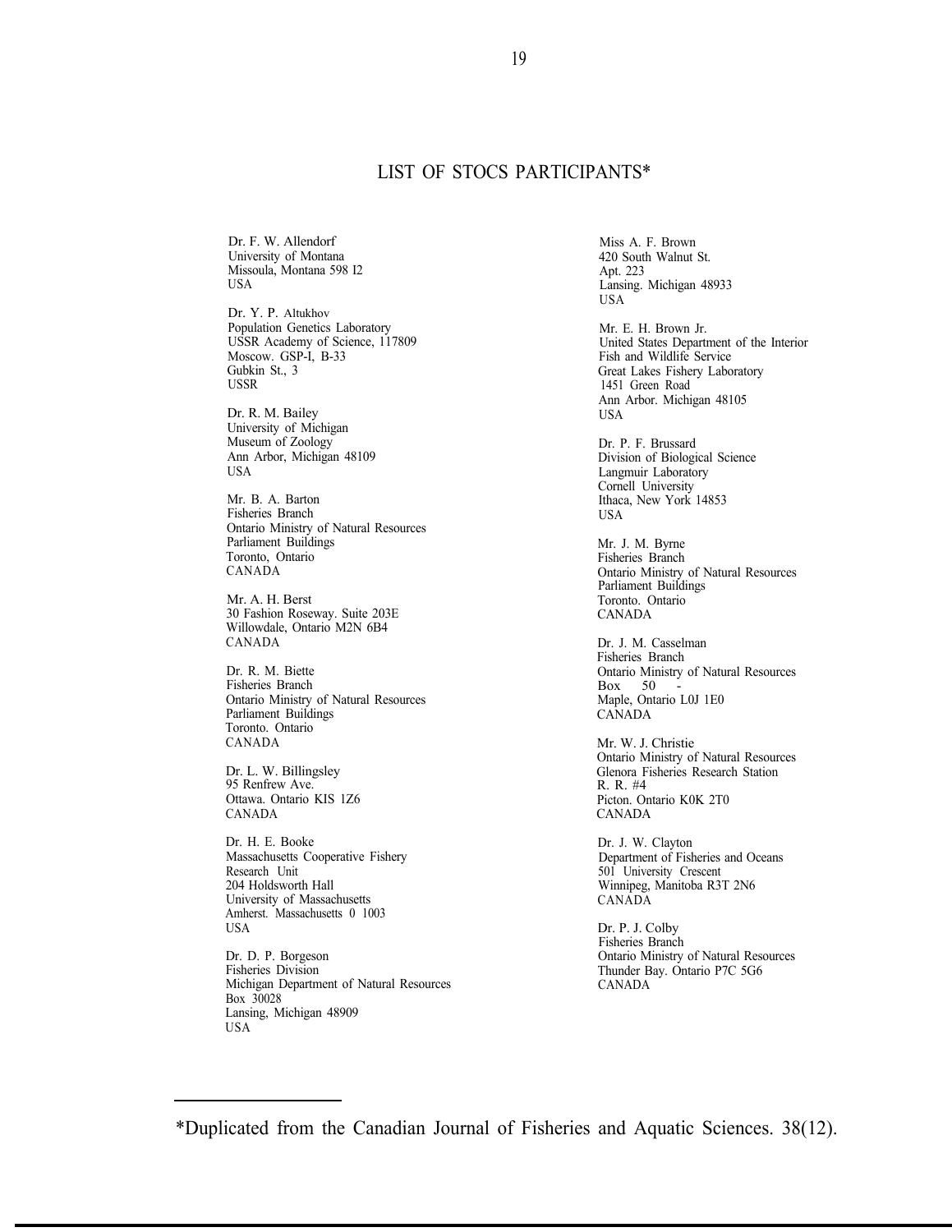20

Mr. J. J. Collins Ontario Ministry of Natural Resources Fisheries Research Station R.R. #I Tehkummah. Ontario POP 2CO CANADA

Dr. E. J. Crossman Royal Ontario Museum 100 Queen's Park Toronto. Ontario M5S 2C6 CANADA

Mr. F. H. Dahl U.S. Fish and Wildlife Service P.O. Box 758 Marquette, Michigan 49855 USA

Mr. T. R. Dehring 420 South Walnut St. Apt. 223 Lansing, Michigan 48933 USA

Mr. R. L. Desjardine Central Region Ontario Ministry of Natural Resources 10670 Yonge Street Richmond Hill, Ontario L4C 3C9 CANADA

Dr. D. P. Dodge Fisheries Branch Ontario Ministry of Natural Resources Parliament Buildings Toronto. Ontario CANADA

Mr. R. L. Eshenroder Great Lakes Fishery Commission 1451 Green Road Ann Arbor. Michigan 48105 USA

Dr. D. 0. Evans Fisheries Branch Ontario Ministry of Natural Resources Box 50 Maple. Ontario LOJ IEO CANADA

Mr. C. M. Fetterolf Jr. Great Lakes Fishery Commission 1451 Green Road Ann Arbor. Michigan 48105 USA

Mr. J. M. Fraser Fisheries Branch Ontario Ministry of Natural Resources Box 50 Maple. Ontario LOJ IM CANADA

Dr. A. J. Gharrett University of Alaska Juneau, Alaska 99803 USA Dr. D. B. Goldthwaite U.S. Fish and Wildlife Service Suite 700. 1 Gateway Center Newton Comer Massachusetts 02158 USA Mr. J. L. Goodier Institute of Environmental Studies University of Toronto Toronto, Ontario M5S IA4 CANADA Mrs. M. A. Hamilton 95 Yorkview Drive Willowdale, Ontario M2R 1J9 CANADA Dr. J. R. Harlan Crop Evolution Laboratory Agronomy Department University of Illinois Urbana, Illinois 61801 USA Mr. R. C. Haas Lake St. Clair Great Lakes Station Mt. Clemens. Michigan 48045 USA Mr. R. Hassinger Department of Natural Resources Regional Headquarters 424 Front Street Brainerd, Minnesota 56401 USA Dr. J. H. Helle National Marine Fisheries Service Auke Bay. Alaska 99803 USA Dr. B. A. Henderson Ontario Ministry of Natural Resources Fisheries Research Station R.R. #1 Tehkummah, Ontario POP 2C0 CANADA Dr. R. M. Horrall Marine Studies Center Meteorology and Space Sciences Building University of Wisconsin-Madison 1225 West Dayton Street Madison, Wisconsin 53706 USA Mr. J. D. Hynes Fisheries Branch

Ontario Ministry of Natural Resources Parliament Buildings Toronto. Ontario CANADA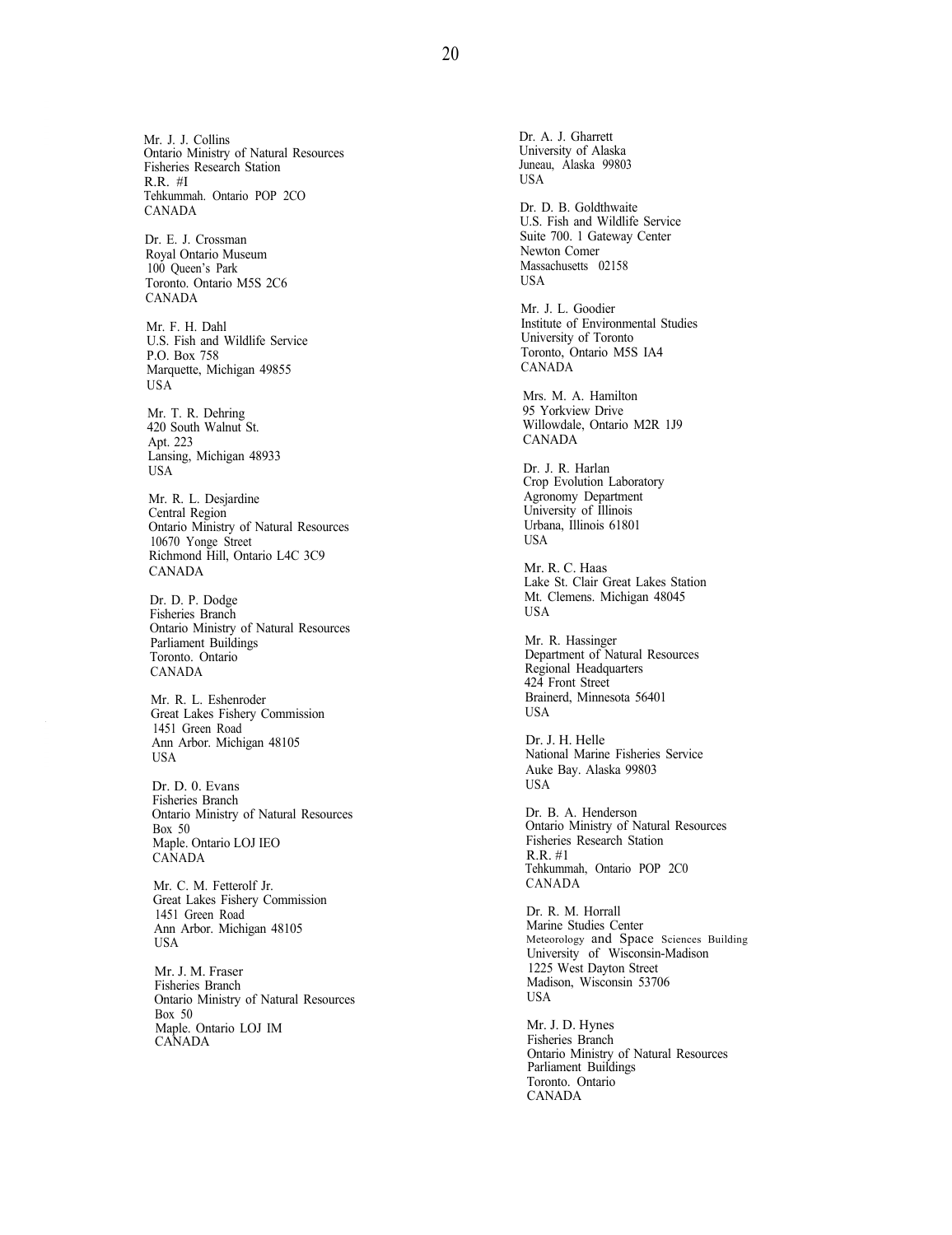Dr. P. E. Ihssen Fisheries Branch Ontario Ministry of Natural Resources Box 50. Maple. Ontario L0J 1E0 CANADA

Dr. M. G. Johnson Great Lakes Biolimnology Laboratory P.O. Box 969 Owen Sound, Ontario N4K 6H6 CANADA

Dr. S. R. Kerr Bedford Institute of Oceanography Marine Ecology Laboratory Dartmouth, Nova Scotia B2Y 4A2 CANADA

Mr. G. R. King Wisconsin Department of Natural Resources Box 589 Bayfteld, Wisconsin 54814 USA

Mrs. R. E. Koerber Great Lakes Fishery Commission 1451 Green Road Ann Arbor, Michigan 48105 USA

Dr. J. F. Koonce Department of Biology Case Western Reserve University Cleveland, Ohio, 44 106 USA

Dr. C. C. Krueger Wisconsin Department of Natural Resources 101 South Webster Street GEF 11 Box 7921 Madison. Wisconsin 53707 USA

Dr. J. H. Kutkuhn Great Lakes Fishery Laboratory 1451 Green Road Ann Arbor, Michigan 48105 USA

Mr. A. K. Lamsa Great Lakes Fishery Commission 1451 Green Road Ann Arbor, Michigan 48105 USA

Dr. P. A. Larkin Institute of Animal Resource Ecology University of British Columbia 2075 Wesbrook Mall Vancouver, British Columbia V6T 1W5 CANADA

Mr. A. H. Lawrie Fisheries Branch Ontario Ministry of Natural Resources Box 50 Maple. Ontario LOJ IEO CANADA

Dr. C. C. Lindsey University of British Columbia 2354-6270 University Blvd. University Campus Vancouver, British Columbia V6T 2A9 CANADA

Mr. K. H. Loftus Fisheries Branch Ontario Ministry of Natural Resources Parliament Buildings Toronto, Ontario CANADA

Dr. J. A. MacLean Fisheries Branch Ontario Ministry of Natural Resources Box 50 Maple, Ontario LOJ IEO CANADA

Dr. P. S. Maitland institute of Terrestrial Ecology 78 Craighill Road Edinburgh EH6 4RQ SCOTLAND

Mr. N. V. Martin R.R. #4 Meaford, Ontario NOH 1Y0 CANADA

Dr. J. McDonald Pacific Biological Station Nanaimo, British Columbia V9R SK6 CANADA

Mrs. B. McEachern U.S. Fish and Wildlife Service P.O. Box 758 Marquette, Michigan 49855 USA

Dr. J. McGlade Bedford Institute of Oceanography Marine Ecology Laboratory Danmouth. Nova Scotia B2Y 4A2 CANADA

Mrs. R. E. Mitchell Fisheries Branch Ontario Ministry of Natural Resources Box 50 Maple, Ontario L0J 1E0 CANADA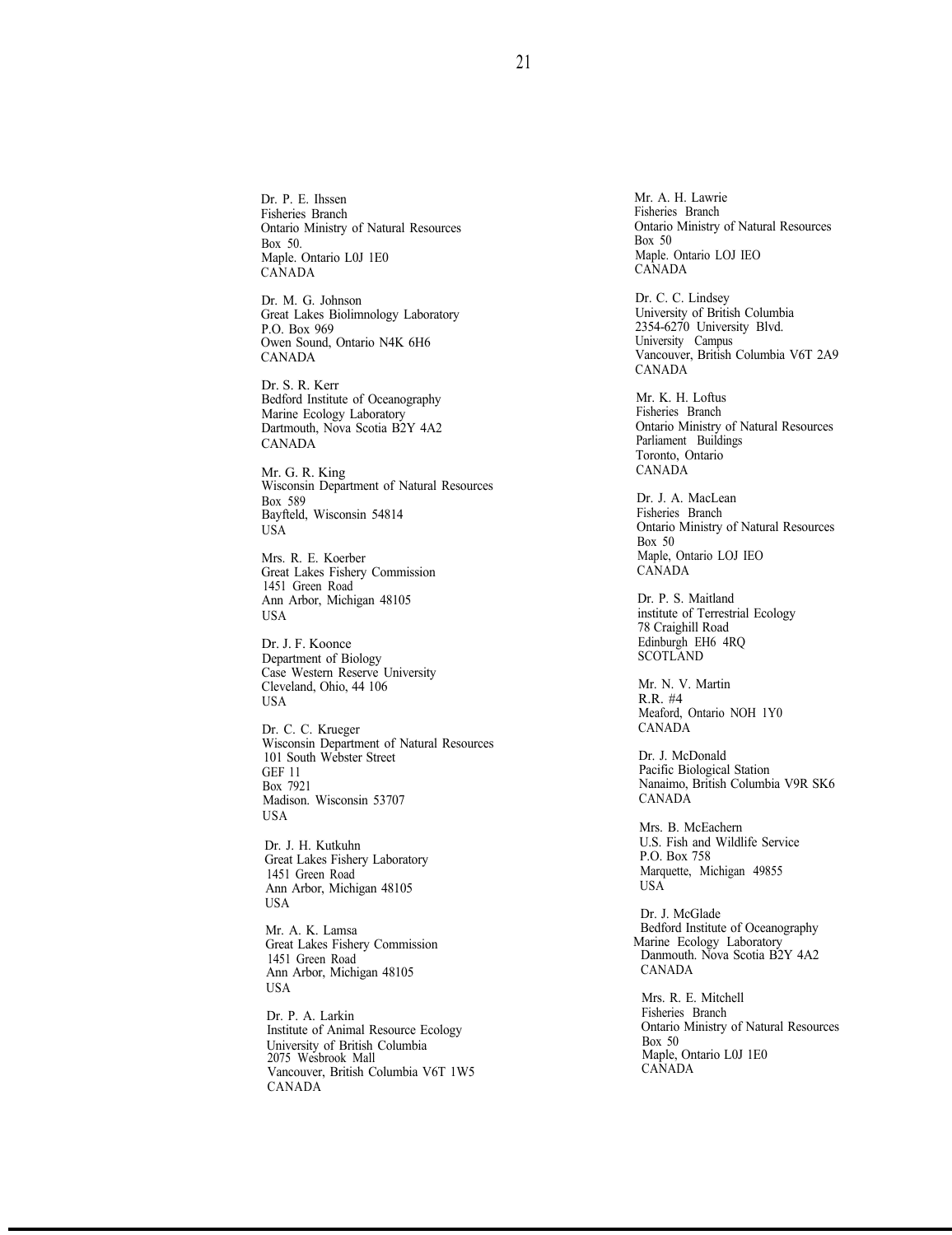Mr. S. J. Nepszy Fisheries Research Station Ontario Ministry of Natural Resources R.R. #2 Wheatley. Ontario N0P 2P0 CANADA

Dr. N.-A. Nilsson institute of Freshwater Research S-1170 I I Drottningholm SWEDEN

Mr. C. Olver Fisheries Branch Ontario Ministry of Natural Resources Parliament Buildings Toronto, Ontario CANADA

Mr. N. R. Payne Lake Huron Assessment Unit Ontario Ministry of Natural Resources Owen Sound. Ontario N4K 6H6 CANADA

Mr. J. Peck Anadromous Fish Research Marquette. Michigan 48955 USA

Dr. D. P. Philipp Illinois Natural History Survey 172 Natural Resources Building Room 133 Annex Urbana, Illinois 61801 USA

Mr. R. J. Poff Department of Natural Resources Box 7921 Madison, Wisconsin 53707 USA

Dr. G. Power Department of Biology University of Waterloo Waterloo. Ontario N2L 3G1 CANADA

Mr. J. A. Reckahn Ontario Ministry of Natural Resources Fisheries Research Station R.R. #1 Tehkummah. Ontario POP 2C0 CANADA

Dr. H. A. Regier Institute of Environmental Studies University of Toronto Toronto, Ontario MSS IA4 CANADA

Dr. W. E. Ricker Pacific Biological Station Nanaimo. British Columbia V9R SK6 CANADA

Miss M. A. ROSS Great Lakes Fishery Commission 1451 Green Road Ann Arbor, Michigan 48105 USA

 $\overline{z}$ 

Mr. R. A. Ryder Fisheries Branch Ontario Ministry of Natural Resources Thunder Bay. Ontario P7C 5G6 CANADA

Dr. N. Ryman Institute of Genetics University of Stockholm Box 6801 S-113 86 Stockholm SWEDEN

Dr. R. L. Saunders Fisheries and Environmental Sciences Fisheries and Oceans Canada Biological Station St. Andrews, New Brunswick E0G 2X0 CANADA

Dr. B. Shuter Fisheries Branch Ontario Ministry of Natural Resources Box 50 Maple. Ontario L0J IEO **CANADA** 

Dr. R. C. Simon National Fisheries Center U.S. Fish and Wildlife Service Kearneysville. West Virginia 25430 USA

Dr. P. G. Sly c/o Glenora Fisheries Research Station R.R. #4 Picton. Ontario K0K 2T0 CANADA

Dr. G. R. Smith University of Michigan Museum of Zoology Ann Arbor. Michigan 48109 USA

Dr. M. H. Smith Savannah River Ecology Laboratory Alken, South Carolina 49801 USA

Dr. G. R. Spangler University of Minnesota Depatrment of Entomology Fisheries and Wildlife 219 Hodson Hall, 1980 Folwell Avenue St. Paul. Minnesota 55108 USA